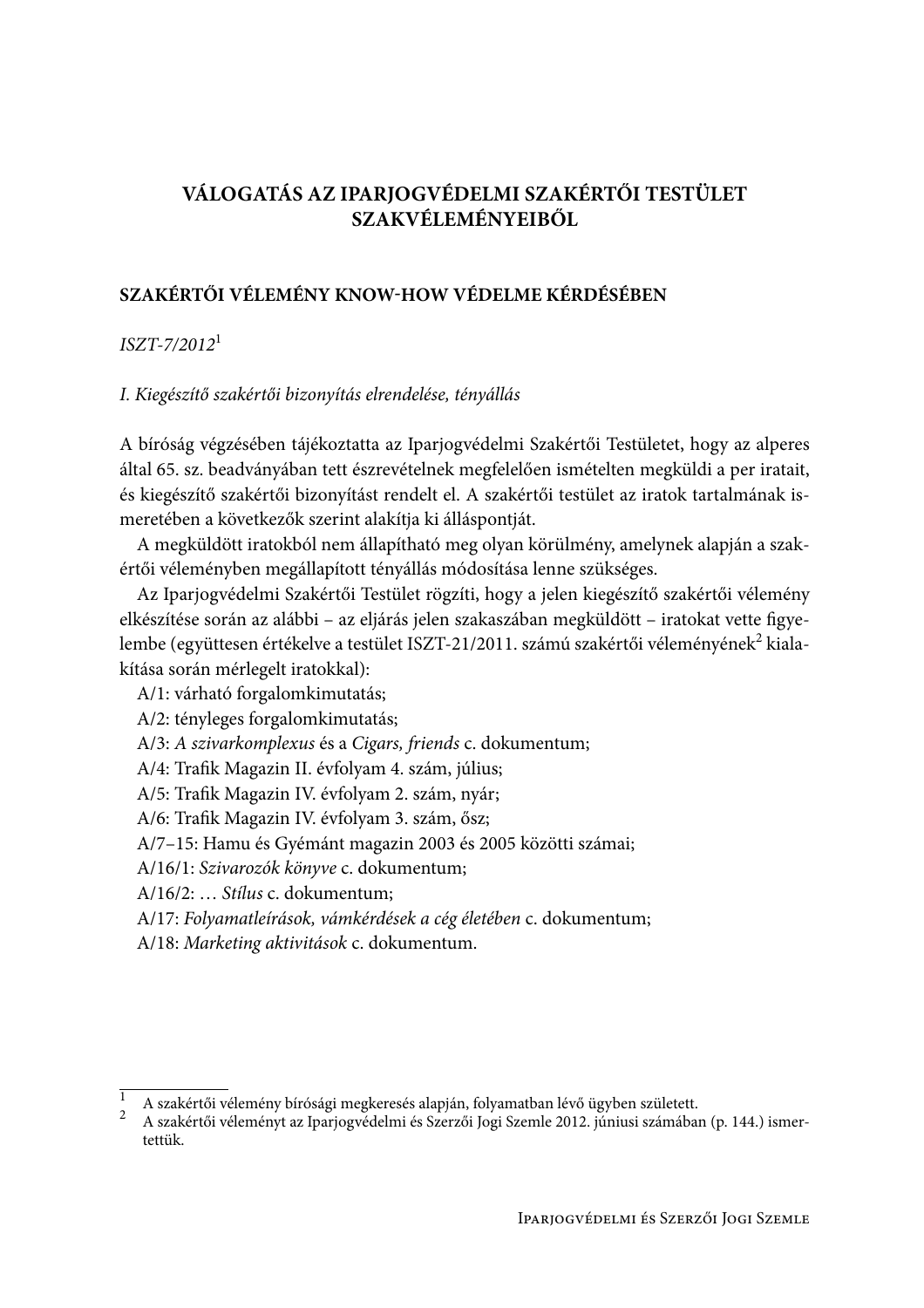### II. A testület álláspontja

A testület megvizsgálta, hogy a bíróság által újonnan csatolt dokumentumok alapján megállapítható-e, hogy az alperes által alkalmazott szivarértékesítési módszer megfelel-e a knowhow oltalmához szükséges jogszabályi feltételeknek.

Mivel a csatolt okiratok többségének vonatkozásában a relatív titkosság fennállásának megítélése kézenfekvő – és a további feltételek teljesülése szempontjából is jelentős –, a testület először ilyen szempontból vizsgálta meg a dokumentumokat.

Erre figyelemmel – titkosság hiányában – nem értékelhetők az alperesi know-how vagy nevesítetlen szellemi alkotás meglétét alátámasztó bizonyítékként a Trafik Magazin, illetve a Hamu és Gyémánt magazin A/4-A/15 alatt csatolt számai, hiszen nyilvánosan megjelenő saitótermékekről van szó.

Az A/1 és A/2 alatt csatolt forgalomkimutatásokkal kapcsolatban az Iparjogyédelmi Szakértői Testület megállapítja, hogy azok kizárólag az alperes által végzett dohánytermékértékesítési tevékenység forgalmát tartalmazzák éves bontásban 2003-tól 2007-ig. Ezen dokumentumokból mindössze annyi állapítható meg – hiszen nem hiteles számviteli bizonylatokról van szó -, hogy az alperes a magyar dohánytermékpiacon a hivatkozott időszakban jelen volt, és értékesítési tevékenységet végzett. Nem vonható le azonban következtetés az alperes által alkalmazott értékesítési módszer mibenlétére, és így arra vonatkozóan sem, hogy ez a módszer megfelel-e a know-how, illetőleg a nevesítetlen szellemi alkotások oltalmazhatóságával szemben támasztott jogszabályi követelményeknek (ezeknek a követelményeknek a részletes kifejtése a szakértői véleményben szerepel, így megismétlésük ehelyütt nem szükséges).

Az A/3/1 jelű A szivarkomplexus c. dokumentum Sigmund Freud szivarozási szokásairól szóló anekdotát, illetve néhány szivarfajta leírását (jellemzőit, eredetét) tartalmazza, a hozzájuk illő italokra vonatkozó ajánlással. A Cigars, friends c. dokumentum a hozzácsatolt azonos szövegű fénymásolat alapján vélhetően a sajtóban vagy egyéb módon nyomtatásban megjelent angol nyelvű leírás az üzletről, annak stílusáról, tartalmazza továbbá három szivarfajta bemutatását. Összességében e két dokumentumról elmondható, hogy a szakértői véleményben megvizsgált Kis szivarkalauz és a később elemzendő Szivarozók könyve c. kiadványhoz hasonlóan a szivarozás történetéről, kultúrájáról, a szivarozáshoz kapcsolódó szokásokról és az egyes szivarfajták jellemzőiről tartalmaznak információkat, amelyek minden kétséget kizáróan közkincsnek minősülnek, bárki által szabadon hozzáférhetők, így jogi oltalom tárgyát nem képezhetik.

Az alperes A/16/1 jellel csatolta az iratokhoz a Szivarozók könyve c. dokumentumot. Ahogyan a szakértői véleményben kifejtésre került, ennek tartalma túlnyomó részben megegyezik a felperes által csatolt Kis szivarkalauz c. könyvben található információkkal: mindkettő a szivarfogyasztás történetét, társadalmi hátterét, a szivarozás során követendő etikett sza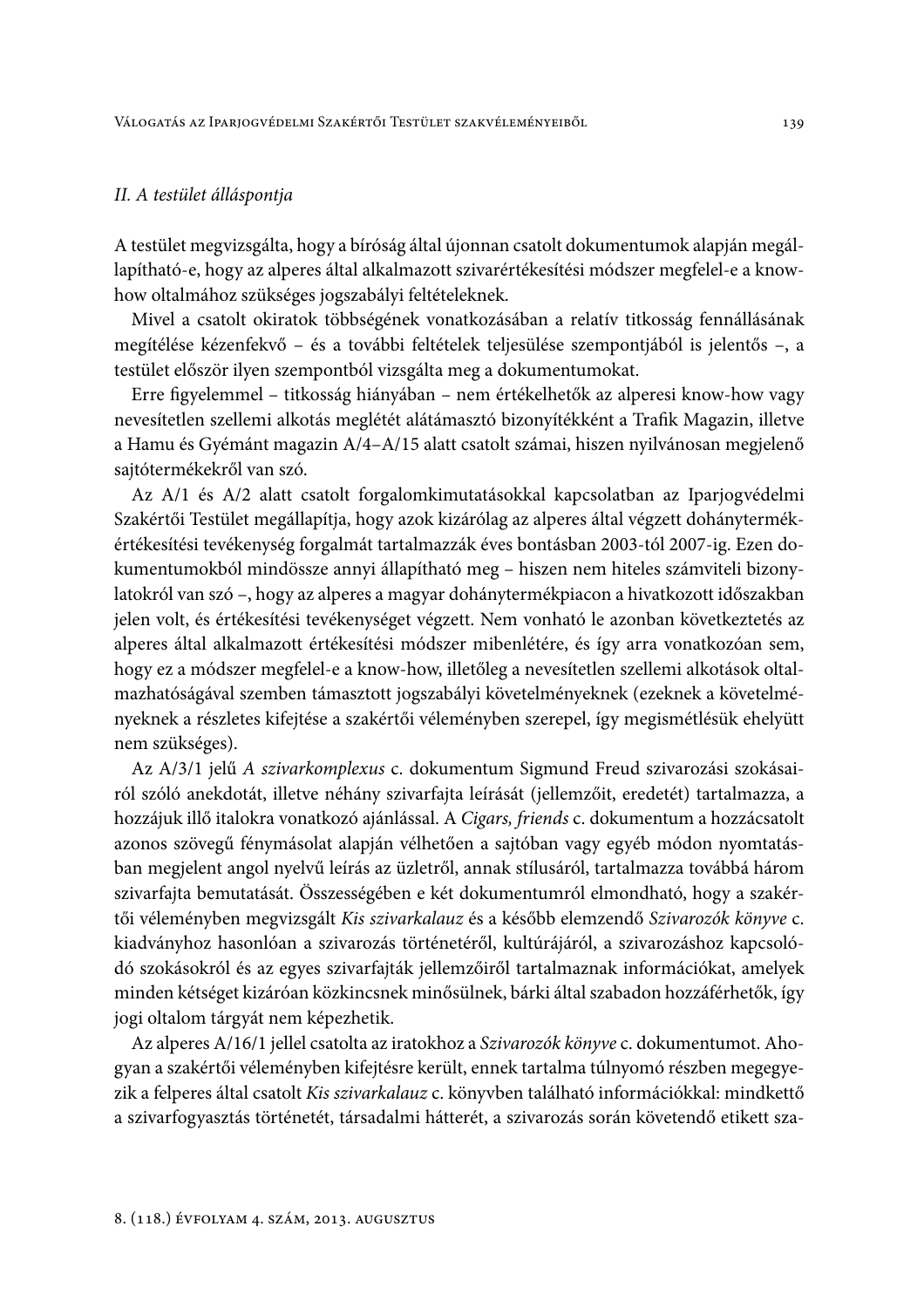bályait mutatja be, így a szakértői testület ismételten megállapítja, hogy ezek az információk legkésőbb 2004-ben (a Kis szivarkalauz kiadásának éve) már a közkincs részét képezték.

Az A/16/2 szám alatt csatolt dokumentummal összefüggésben az Iparjogvédelmi Szakértői Testület álláspontja a következő. Annak ellenére, hogy a kiadvány második oldalán szereplő "előszó" a dokumentum áttanulmányozását dolgozói részére kötelezettségként határozza meg, és így alapot adhatna a benne foglalt információ korlátozott hozzáférhetőségének megállapítására, a tartalom megvizsgálása során egyértelműen kiderül, hogy a Szivarozók könyvéhez és a Kis szivarkalauzhoz hasonlóan a szivarozás már ismertetett jellemzőit mutatja be: történetét, a szivarkészítés folyamatát, a szivarfogyasztási illemet, ismert személyiségek gondolatait a szivarozásról, valamint a legfontosabb szivartermelő országokat. Erre figyelemmel a szakértői testület megerősíti a szakértői véleményben kialakított azon álláspontját, hogy ez a dokumentum sem igazolja, hogy az alperes által alkalmazott szivarértékesítési módszer kielégíti a know-how vagy a nevesítetlen szellemi alkotások védelméhez szükséges jogszabályi feltételeket.

Az A/17 jellel csatolt Folyamatleírások, vámkérdések a cég életében c. dokumentum az 1. fejezet bevezető részében leírtaknak megfelelően egyrészről a jövedéki adóról és a jövedéki termékek forgalmazásának különös szabályairól szóló 2003. évi CXXVII. törvény és egyéb jogszabályok azon rendelkezéseit tartalmazza összefoglalt, szerkesztett formában, amelyek hatálya alá a dohánytermékek kereskedelme tartozik, másrészről ezen jogszabályok végrehajtásának rendjét (munkakörök, felelősség) a cégen belül, így különösen a vámügyintézés, az adóraktárak és a jövedéki ügyintézés vonatkozásában. További vizsgálat nélkül megállapítható, hogy ezen információk egyik része (a jogszabályok tartalma) közkincs, és jogi védelem tárgya semmilyen formában sem lehet, másik részének pedig – annak ellenére, hogy korlátozottan hozzáférhető, mint egy cég működésére vonatkozó információ általában - a rendeltetése a jogszabályok végrehajtása, illetőleg alkalmazása, így nem lehet sem különös ráfordítással összegyűjtött ismeretösszességnek (know-how-nak), sem egyéb szellemi alkotásnak tekinteni.

Az A/18 szám alatt csatolt Marketing aktivitások c. dokumentummal összefüggésben az Iparjogvédelmi Szakértői Testület megjegyzi, hogy tartalmának vizsgálatához nem látta szükségesnek marketingszakértő igénybevételét, ami az Iparjogvédelmi Szakértői Testület szervezetéről és működéséről szóló 270/2002. (XII. 20.) Korm. rendelet 6. §-ának (2) bekezdése alapján a testület mérlegelési jogkörébe tartozik. A dokumentummal kapcsolatban a szakértői testület a következőket rögzíti. Formai szempontból valószínűsíthető, hogy a cég munkatársait a szivarértékesítésre felkészítő előadás nyomtatott verzióját tartalmazza, ennek ellenére nem határozható meg egyértelműen, hogy tartalma milyen körben válhatott ismertté, mint ahogy arra nézve sem áll rendelkezésre bizonyíték, hogy az alperes lépéseket tett volna a korlátozott hozzáférhetőség fenntartása érdekében.

A dokumentum tartalmának megvizsgálása után ugyanakkor a testület azt az álláspontot alakította ki, hogy a korlátozott hozzáférhetőség fennállásától függetlenül megállapítható: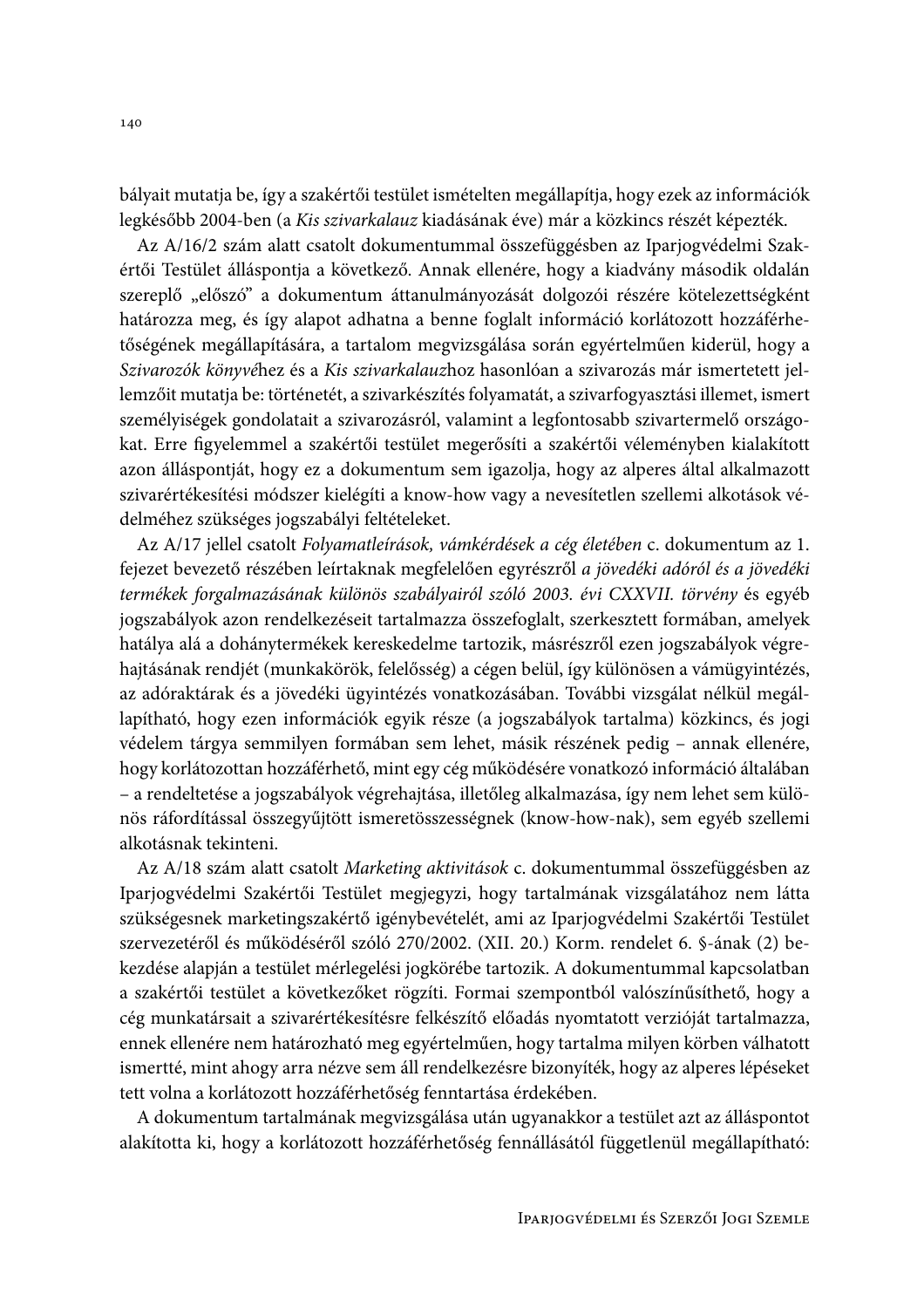az írásos anyag nem tartalmaz olyan adatokat vagy tár fel olyan összefüggéseket, amelyek a marketingszakmában köztudomású tények (pl. egy új termék piaci bevezetéséhez szükséges a lehető legtöbb fogyasztó informálása, megnyerése; a szivarfogyasztók az átlagosnál jobb életszínvonallal rendelkeznek, ezért indokolt ilyen fogyasztók részére célzott reklámtevékenységet végezni stb.) ismertetését jelentősen meghaladó információk átadásával egy - sajátos jellegénél fogya - kizárólag az alperesre jellemző szivarértékesítési stratégiára nyújtanának rálátást.

## III. Összefoglalás

A fentiek alapján az Iparjogvédelmi Szakértői Testület fenntartja azon álláspontját, hogy a csatolt iratok alapján az alperes által alkalmazott szivarértékesítési módszerek nem felelnek meg a know-how, illetve a nevesítetlen szellemi alkotások védelméhez szükséges jogszabályi feltételeknek, mivel

- vagy nem tartalmaznak korlátozottan hozzáférhető ismereteket;
- vagy pedig a rendelkezésre álló bizonyítékok alapján nem állapítható meg, hogy a létrehozásukhoz olyan mértékű ráfordítás szükséges, amelynek alapján a felhasználni kívánó számára lényegesen előnyösebb lenne az összesített ismeretek megszerzése, mint független létrehozása.

 $* * *$ 

# SZAKÉRTŐI VÉLEMÉNY SZABADALOMHASZNOSÍTÁSI DÍJ KÉRDÉSÉBEN

## $ISZT - 6/2012^3$

## I. Megkeresés és tényállás

A bíróság az előtte folyó szabadalmi díj és járulékai megfizetése iránti perben szakértői vélemény elkészítésére rendelte ki az Iparjogvédelmi Szakértői Testületet. A csatolt iratokból megállapítható tényállás az alábbiak szerint foglalható össze.

A felperesek ... címmel újítási javaslatokat nyújtottak be az alperesnél. Az újítási javaslattal összefüggésben újítási díj megállapítását kérték, amelynek mértékéről végül bíróság döntött

 $\overline{3}$ A szakértői vélemény bírósági megkeresés alapján, folyamatban lévő ügyben született.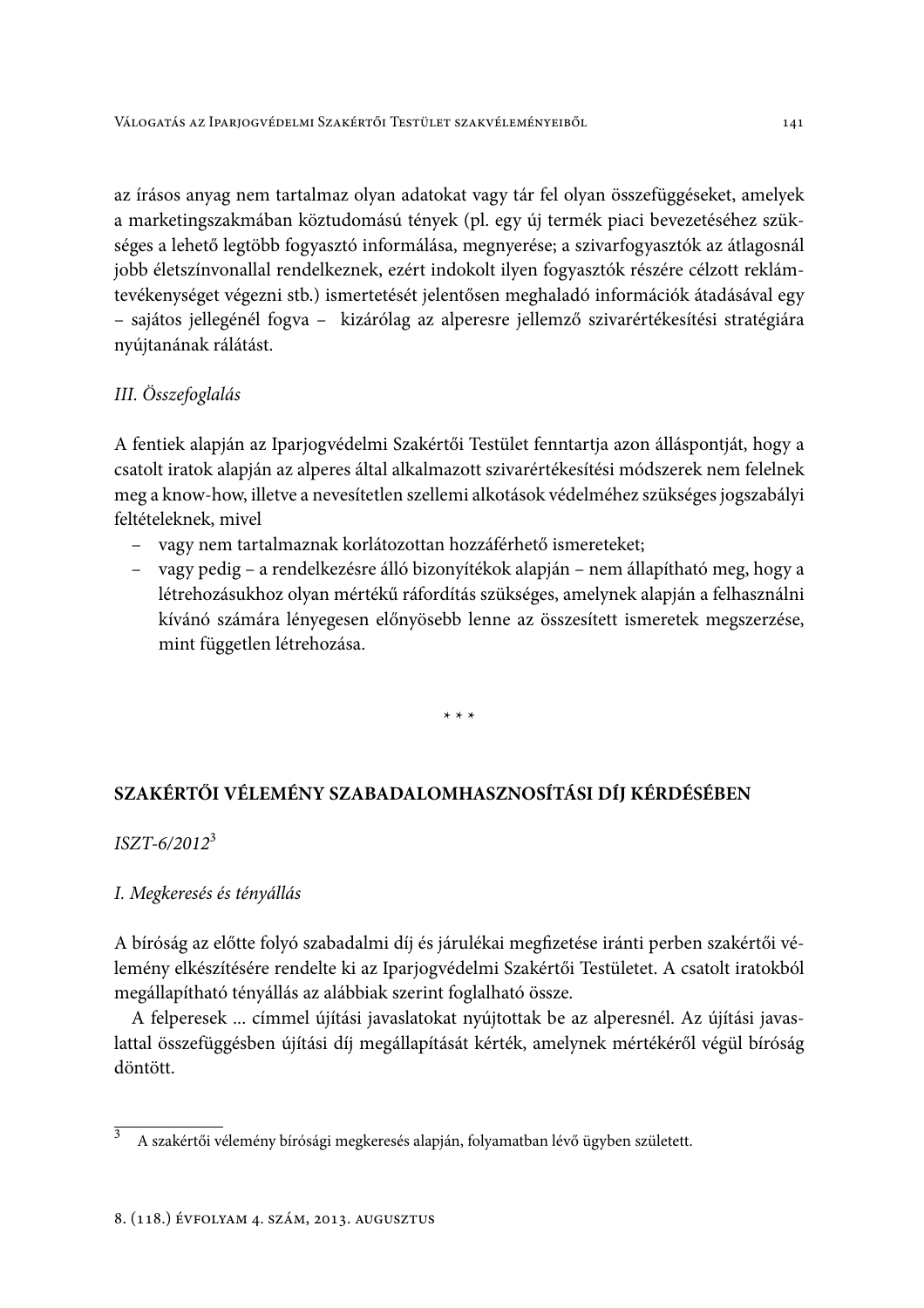A felperesek szabadalmi bejelentést tettek. A bejelentések tárgyára a Szellemi Tulajdon Nemzeti Hivatala (korábbi elnevezéssel: Magyar Szabadalmi Hivatal) szabadalmat adott.

A felperesek a szabadalmi bejelentés benyújtása előtt bejelentették az alperesnél, hogy az újítási javaslatok alapján szabadalom megadására irányuló eljárást kívánnak kezdeményezni. Kérték az alperest, hogy nyilatkozzon arról, hogy a találmányokra mint szolgálati találmányokra igényt tart-e, illetve alkalmazotti találmányként hasznosítani kívánja-e azokat. Az alperes a felperesek levelében foglaltakra nem nyilatkozott. Ezt követően a felperesek szabadalmi bejelentést tettek, amelynek tárgyára a hivatal szabadalmat adott.

Az Iparjogvédelmi Szakértői Testület az ISZT-5/2009. sz. szakvéleményében – a bíróság megkeresésére – úgy foglalt állást, hogy a felperesek által a munkáltatóhoz benyújtott javaslatok a szabadalmi oltalom alatt álló találmányok műszaki megoldásának összes lényeges elemét tartalmazzák, ezért e dokumentumok rendelkezésre bocsátásával a feltalálók eleget tettek a találmányok szabadalmi oltalmáról szóló 1995. évi XXXIII. törvény (a továbbiakban: Szt.) 11. §-ának (1) bekezdése által – a találmánynak a munkáltatóval történő ismertetésére - előírt követelménynek. A munkáltatónak elegendő műszaki információ állt a rendelkezésére ahhoz, hogy a szabadalmi bejelentések megtételének kérdésében állást foglalhasson.

Az alperes közlése szerint a szabadalomban ismertetett eljárást nem alkalmazták az oltalom ideje alatt, mivel akkor már nem valósították meg az 1. igénypont C lépését, ugyanis az eljárás során nem alkalmaztak szeparátorral, membránszűrűvel végrehajtott tisztítást. Álláspontjuk szerint az általuk a gyakorlatban alkalmazott eljárásra nem terjed ki a szabadalmi oltalom az Szt. 24. §-ának (2) bekezdése alapján, mivel nem valósul meg az igénypont összes jellemzője (azaz nem valósul meg a C lépés). Továbbá hivatkoztak arra is, hogy ez a szabadalom azért sem kerül megvalósításra, mert ópiumkalács helyett mákgubó feldolgozását végzik, amelynek során nem a szabadalmaztatott eljárást, hanem a Kabay János által alkalmazott, valamint Bognár Rezső és Szlávik László által továbbfejlesztett eljárást alkalmazták. Így 2000-től a membránszűrőt nem használták, kivéve a 2006–2007. évben, amikor 1500 kg ópium vásárlására került sor, s ennek feldolgozása során alkalmazásra került a szabadalmaztatott eljárás. A hatóanyaggyártás során alkalmazott eljárásokat a műveleti utasítások és a technológiai előírások tartalmazzák, amelyekhez mellékletként kapcsolódnak a gyártási lapok.

A felperesek vitatták az alperes azon állítását, amely szerint a szabadalomban ismertetett eljárást az alperes nem alkalmazza. Álláspontjuk szerint önmagában a membránszűrő alkalmazásának mellőzése még nem jelenti a szabadalmaztatott eljárás alkalmazásának hiányát, mert a szabadalmaztatott eljárásban a membránszűrő alkalmazása csupán egy módozat, és ez nem jelenti azt, hogy a vitatott szabadalomban lévő más módozatot az alperes ne hasznosítaná, tekintettel arra, hogy a szabadalmi leírásban a kapott vizes oldatok tisztítása szeparátorral és/vagy membránszűréssel történhet. Ezért a szeparátor alkalmazása szintén a szabadalmaztatott eljárás hasznosítását jelenti.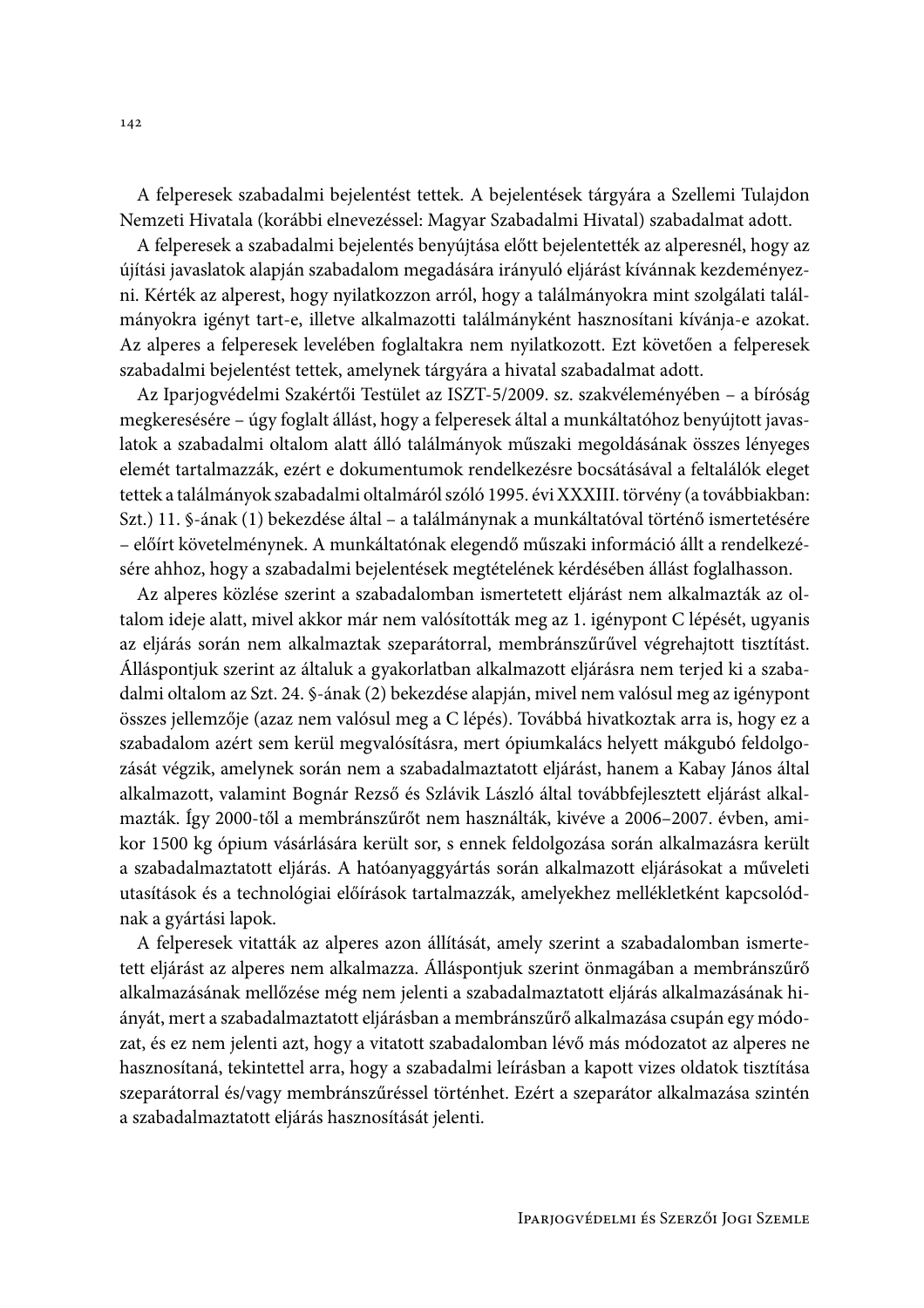Az alperes táblázatba foglaltan összegyűjtötte az egyes hatóanyagok (morfin, kodein, narkotin, tebain) értékesítésével elért árbevételét az egyes üzleti évek vonatkozásában, az árbevételek összegét a felperesek elfogadták (a kimutatás a kirendelő végzés mellékletét képezi). Az alperes álláspontja szerint a díj alapjának meghatározásakor a találmányra viszszavezethető hasznos eredményből kell kiindulni, ugyanis az előállított hatóanyagokban mint termékekben megvalósul a Kabay-Bogár-eljárás azon része is, amelyet nem érint a felperesek szabadalmaztatott találmányában foglalt eljárás, így a teljes árbevétel díjalapként nem alkalmazható. Díjalapként a hasznos eredmény azon része vehető figyelembe, amely a szabadalmaztatott találmány fedési hányada alapján a találmánnyal kapcsolatba hozható, azaz a többletnyereség, amit a találmány generált. A felperesek ezzel szemben kizárólag az árbevétel alapulvételével kérték a díjkulcs megállapítását.

## II. A feltett kérdések

A bíróság végzése alapján a szakértői testület feladata a következő.

1. Nyilatkozzon arról, hogy amennyiben megállapítható, hogy a ... lajstromszámú szabadalmat az alperes alkalmazta és hasznosította, illetve jelenleg is alkalmazza és hasznosítja, akkor a szabadalom alperes általi hasznosításából származó

- mindenkori árbevétel 8,5%-ának megfelelő hasznosításidíj-igény megalapozott-e kizárólagos hasznosítási jog biztosítása esetén, illetve milyen mértékű százalékos díjkulcs a megalapozott;
- továbbá milyen mértékű százalékos díjkulcs a megalapozott nem kizárólagos hasznosítási jog biztosítása esetén, ha
	- a) a találmány szolgálati találmány,
	- b) a találmány alkalmazotti találmány,
	- c) a találmány nem minősül sem szolgálati, sem alkalmazotti találmánynak!

2. Nyilatkozzon arról, hogy amennyiben megállapítható, hogy a ... lajstromszámú szabadalmat az alperes alkalmazta és hasznosította, illetve jelenleg is alkalmazza és hasznosítja, akkor a szabadalom alperes általi hasznosításából származó

- $\frac{1}{2}$ mindenkori árbevétel 8,5%-ának megfelelő hasznosításidíj-igény megalapozott-e kizárólagos hasznosítási jog biztosítása esetén, illetve amennyiben nem megalapozott, akkor milyen mértékű százalékos díjkulcs a megalapozott;
- továbbá milyen mértékű százalékos díjkulcs a megalapozott nem kizárólagos hasznosítási jog biztosítása esetén, ha
	- a) a találmány szolgálati találmány,
	- b) a találmány alkalmazotti találmány,
	- c) a találmány nem minősül sem szolgálati, sem alkalmazotti találmánynak!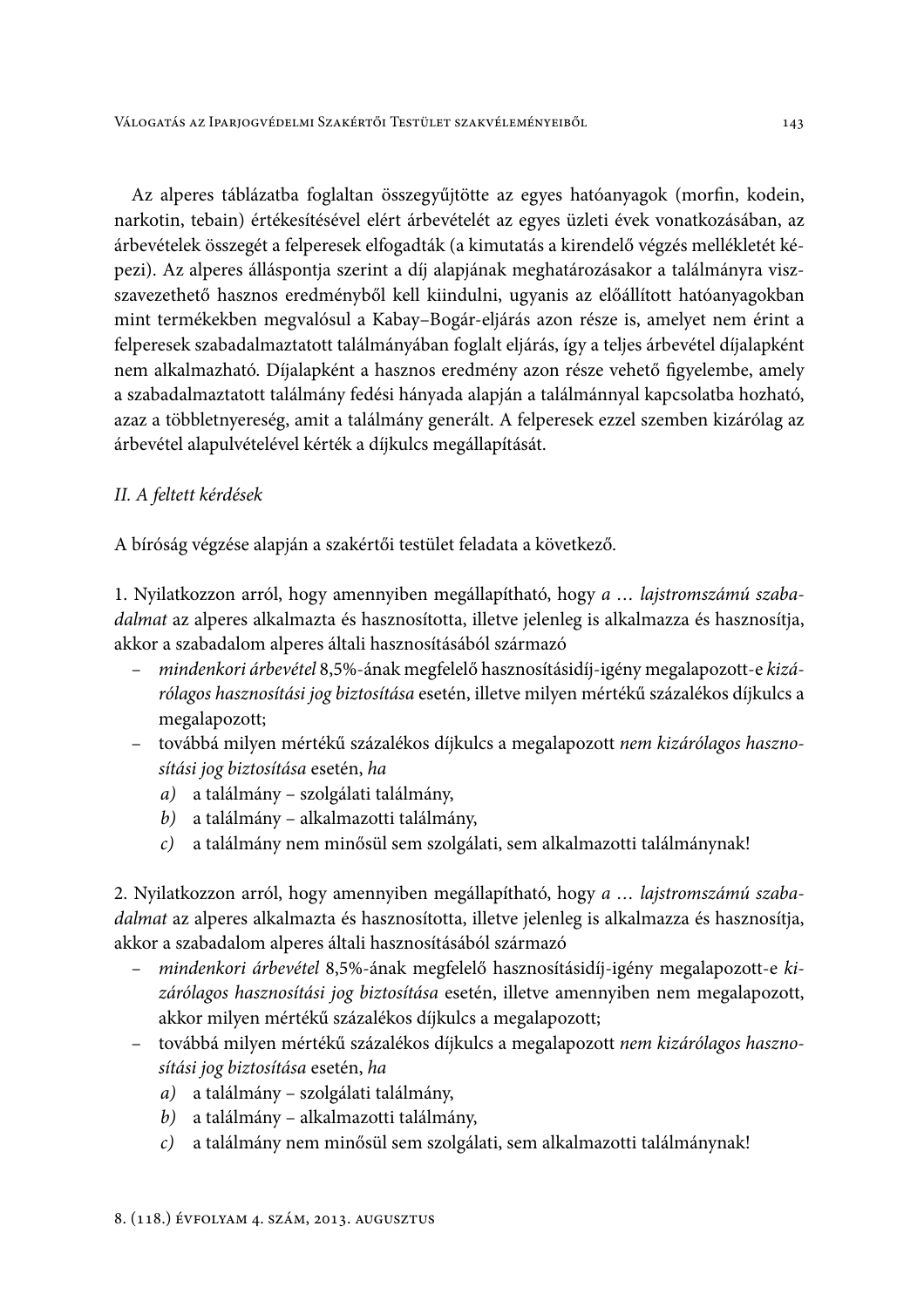3. Nyilatkozzon arra vonatkozóan is, hogy amennyiben a szabadalmi leírásokat alapul véve az alperesnek az eljárások továbbfejlesztésére irányuló kísérletei a szabadalmak hasznosításának minősülnek, akkor a mindenkori árbevételből milyen mértékű százalékos díjkulcs megalapozott, ha

- a) a továbbfejlesztés alapjául szolgáló találmány szolgálati találmány,
- b) a továbbfejlesztés alapjául szolgáló találmány alkalmazotti találmány,
- c) a továbbfejlesztés alapjául szolgáló találmány nem minősül sem szolgálati, sem alkalmazotti találmánynak!

4. Nyilatkozzon a felperesek által szabadalmaztatott találmányok fedési hányadára a felhasználásukkal előállított termékekre vonatkozóan!

5. Nyilatkozzon arról, hogy amennyiben a szabadalmak hasznosítási díjának alapjaként a mindenkori árbevételt veszi figyelembe a bíróság, akkor a százalékos mértékű díjkulcsot milyen tényezők növelik, illetve csökkentik, figyelemmel arra az alperesi érvelésre, mely szerint az alperes több évtizede használja a Kabay-Bogár-eljárást, mely része a felperesek által szabadalmaztatott eljárásoknak is, részletesen megjelölve a díjkulcsnövelő, illetve díjkulcscsökkentő tényezőket és ezek okait!

6. Nyilatkozzon arra vonatkozóan, hogy a szabadalmak hasznosítási díjának alapjául

- a mindenkori teljes árbevétel szolgál vagy
- a szabadalmak hasznosításával elérhető hasznos eredmény (amely a termék árában képződő nyereség vagy hasznosítás folytán jelentkező megtakarítás stb. jelentkezik)!

Indokolt-e a mindenkori teljes árbevétel helyett a szabadalmaztatott eljárásokkal kinyert többletalkaloidok eredményeként jelentkező többletárbevétel (hasznos eredmény) figyelembevétele a díjalap megállapításánál? Vagy a díjkulcs mértékénél kerül figyelembevételre (ha igen, milyen mértékben) az, hogy a szabadalmaztatott eljárás milyen mértékű hasznos eredményt hozott?

## III. Az Iparjogvédelmi Szakértői Testület eljárása

A szakértői testület a 270/2002. (XII. 20.) Korm. rendelet által meghatározott feladatkörben, valamint szervezeti és eljárási rendben, a tényállásra irányadó jogszabályok, elsősorban a találmányok szabadalmi oltalmáról szóló 1995. évi XXXIII. törvény (a továbbiakban: Szt.) és a Polgári Törvénykönyvről szóló 1959. évi IV. törvény (a továbbiakban: Ptk.) rendelkezései alapján alakította ki – az alábbiakban kifejtésre kerülő – álláspontját.

A jelen szakértői vélemény megállapításai és következtetései a hatályos jogszabályok, valamint a megküldött iratok által ismertetett, illetve az azokból megismerhető tényeken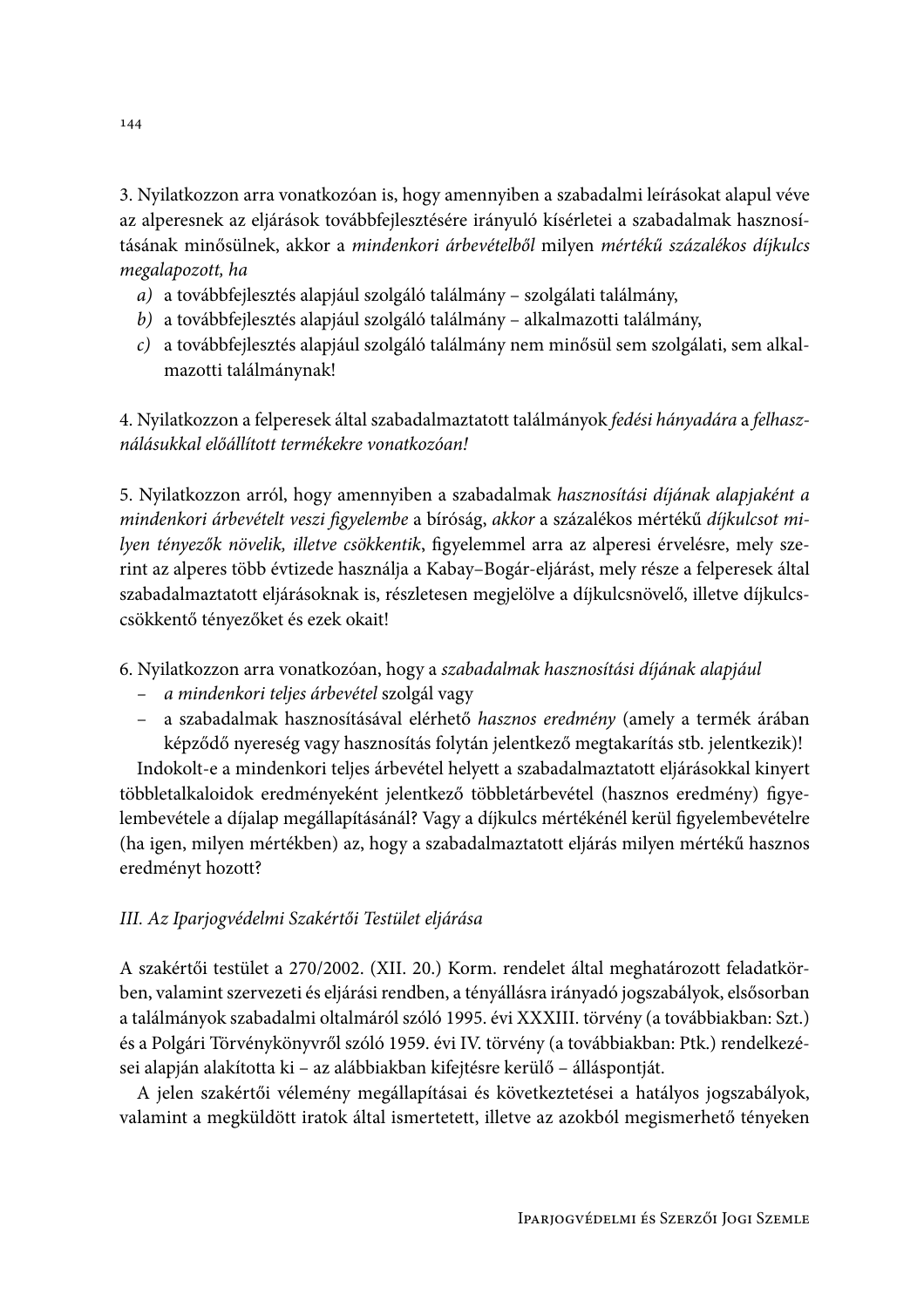alapulnak; a konkrét ügyre nézve levont következtetései csak erre a tényállásra nézve helytállóak. Ez a szakértői vélemény a bíróságokat és más hatóságokat nem köti.

#### IV. Az Iparjogvédelmi Szakértői Testület álláspontja

A bíróság által feltett kérdések megválaszolása előtt indokoltnak tűnik a szabadalom hasznosítása esetén fizetendő licenciadíj, a szolgálati találmány értékesítése esetén járó találmányi díj, illetve az alkalmazotti találmány hasznosítására való jog ellenében fizetendő díj hatályos jogi szabályozásának, valamint a hozzá kapcsolódó joggyakorlatnak az áttekintése.

Az Szt. 19. §-ának (1) bekezdése értelmében a szabadalmi oltalom alapján a szabadalom jogosultjának - a szabadalmasnak - kizárólagos joga van a találmány hasznosítására. A hasznosítási szerződés (szabadalmilicencia-szerződés) alapján a szabadalmas engedélyt ad a találmány hasznosítására, a hasznosító pedig köteles ennek fejében díjat fizetni [Szt. 27. § (1) bekezdés].

A szabadalmi törvény III. fejezete tartalmazza a hasznosítási szerződésre vonatkozó rendelkezéseket, azonban szabályozása diszpozitív: az Szt. 30. §-ának (1) bekezdése szerint a felek a hasznosítási szerződésre vonatkozó rendelkezésektől egyező akarattal eltérhetnek, ha jogszabály az eltérést nem tiltja, továbbá az Szt. 43/A. §-a (1) bekezdésének c) pontja alapján a törvényben nem szabályozott kérdésekben a Polgári Törvénykönyv rendelkezései irányadók a hasznosítási szerződésre. A Ptk. főszabály szerint bármilyen formában lehetővé teszi a szerződési akarat hatályos kifejezését, tehát szóban, írásban, akár ráutaló magatartással is.

A Ptk. 206. §-ának (1) bekezdése szerint a szerződéskötési kötelezettség körében, ha a felek nem állapodnak meg, a bíróság - jogszabály eltérő rendelkezése hiányában - a szerződést létrehozhatja és tartalmát megállapíthatja.

A hasznosítási szerződés tartalmát - ideértve a hasznosítási díj mértékének meghatározását is – tehát a felek egyező akarattal, szabadon állapíthatják meg. Amennyiben a felek nem tudnak megállapodni, a bíróság megállapíthatja a szerződés tartalmát, a fizetendő hasznosítási díi mértékét.

A hasznosítási díj mértékének meghatározásánál alapvető követelmény, hogy a hasznosítás fejében fizetendő díjnak arányban kell állnia azzal a díjjal, amelyet – a találmány tárgya szerinti műszaki területen kialakult licenciaforgalmi viszonyokra figyelemmel - szabadalmilicencia-szerződés alapján a találmány hasznosítására fizetni kellene. Ez, az ún. licenciaanalógia módszere feltételezi az egy-egy iparágban, műszaki területen szokásos licenciadíj mértékének ismeretét, amely adatok beszerzése gyakran nem könnyű feladat. Ugyanakkor - tekintettel arra, hogy a találmányok szabadalmazhatóságának éppen az újdonság, az addig nem ismert megoldások alkalmazása az egyik követelménye - szinte lehetetlen megállapítani, hogy egy-egy szellemi alkotás mennyit is "ér". A licenciaanalógia segítségével is legfeljebb nagyságrendileg határozhatók meg az értékek.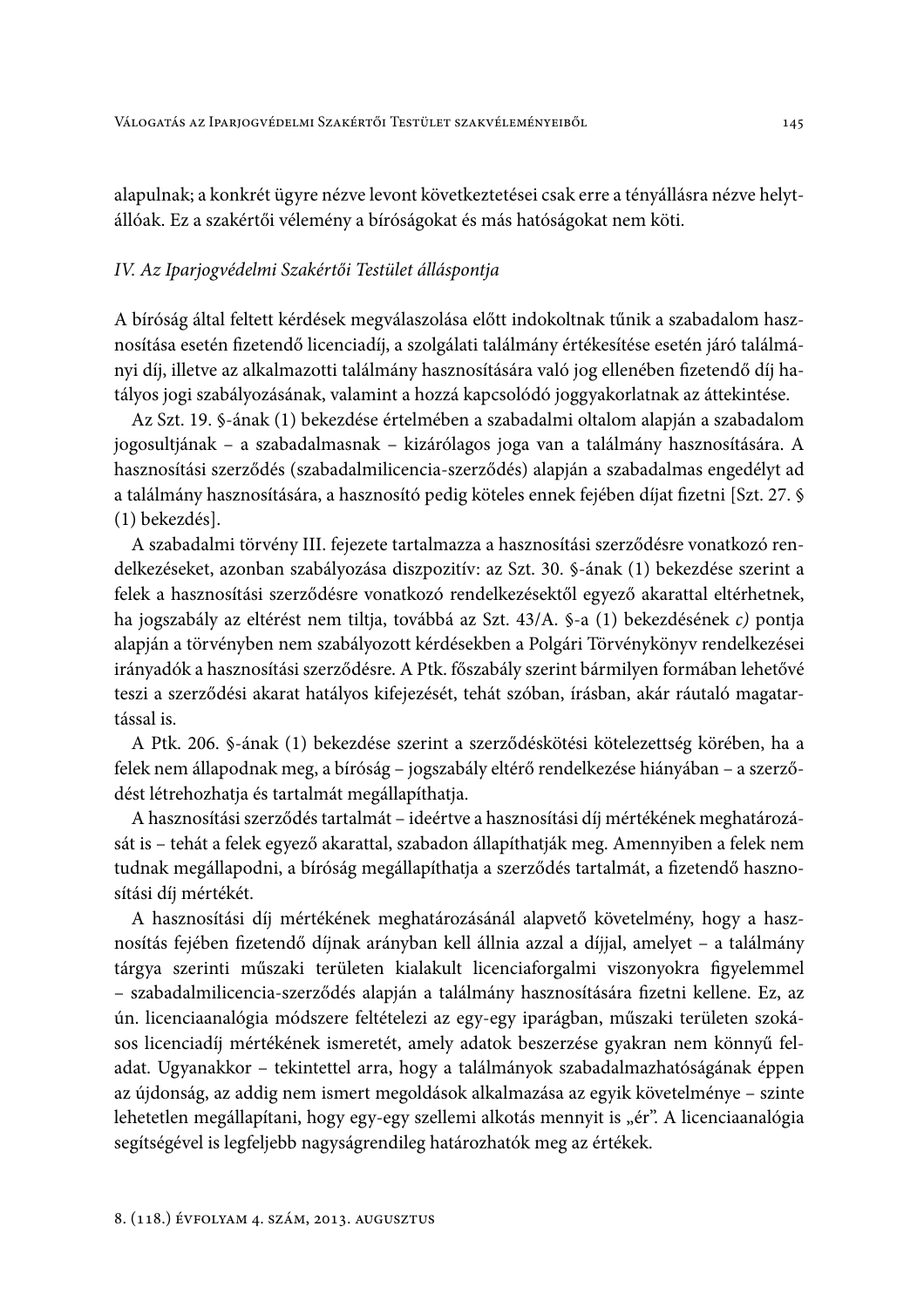A licenciaadónak fizetendő licenciadíj alapja a licencia hasznosításának időszaka alatt várt többletjövedelem vagy megtakarítás. A licenciadíj meghatározható fix összegben, amely egyszerre vagy részletekben kerül megfizetésre, vagy választható a folyamatos licenciadíjfizetési mód is, amikor a licenciadíjakat a szabadalom vagy a know-how alkalmazásának mértéke szerint fizetik. Ezen utóbbi eljárás szerint egy pénzösszeget határoznak meg minden egyes termékegység után az előállított vagy értékesített termékekre.

A licenciadíjakat a gyakorlatban nagyon gyakran a licenciavevőnél előállított vagy forgalomba hozott termékek nettó értékesítési árbevétele alapján határozzák meg. Ez a megoldás különösen akkor kerül alkalmazásra, ha a hasznosítás eredménye az árbevétellel arányosan jelentkezik. A nettó értékesítési ár az a pénzösszeg, amely a hasznosításra engedélyezett szabadalom licenciadíjának számításához az alapot képezheti. A nettó értékesítési ár számításához a bruttó értékesítési árból általában a következőket kell levonni:

- általános forgalmi adó;
- vámok és egyéb forgalmi típusú adók;
- szállítási költségek;
- csomagolási költségek;
- raktározási költségek;
- biztosítási díj;
- általános és mennyiséghez kötődő árengedmény;
- a bevételeket terhelő egyéb levonások stb.

A nettó értékesítési árbevételből mint vetítési alapból kerülhet sor a licenciadíj megállapítására. Iparáganként rendkívül változó, hogy a nettó árbevétel hány százaléka kerül licenciadíjként rögzítésre. Kizárólagos hasznosítási szerződés esetén a licenciadíj általában és átlagosan a nettó árbevétel 0,5-5%-át teheti ki. A licenciaszerződés tárgyától függően ez széles határok között mozoghat: míg gyógyszerek esetében 8-10%, illetve szoftverek esetében 5-15%, addig egyes anyagok előállításához kapcsolódó megoldások esetében ez csak  $0.1 - 1\%$ .

Mindez azonban arra az esetre igaz, amikor az adott termékben megjelenő gazdasági előny teljes egészében az adott megoldás alkalmazásának tudható be. Ha azonban az adott műszaki megoldás csupán részét képezi egy nagyobb berendezésnek, folyamatnak, és ily módon az egész terméken egységesen megjelenő gazdasági előnyhöz csak részben járul hozzá, akkor a hasznosítás esetén fizetendő díj a vetítési alapból a fentiek szerint százalékosan meghatározott díjnak is olyan arányban meghatározott része kell, hogy legyen, amilyen mértékben az adott megoldás (az adott folyamatban alkalmazott egyéb szellemi alkotásokhoz képest) a teljes értékteremtő folyamathoz hozzájárult. Ehhez az ún. fedési hányadhoz képest további korrekciós tényezők is befolyásolhatják a szabadalmast megillető díj mértékét.

Szolgálati találmány értékesítése esetén – az Szt. 13. §-ának (1) bekezdése alapján – a feltalálót találmányi díj illeti meg az értékesítés megkezdésétől a szabadalmi oltalom megszűnéséig, illetve - ha a találmány szabadalmi oltalma a munkáltató lemondása vagy a fenntartási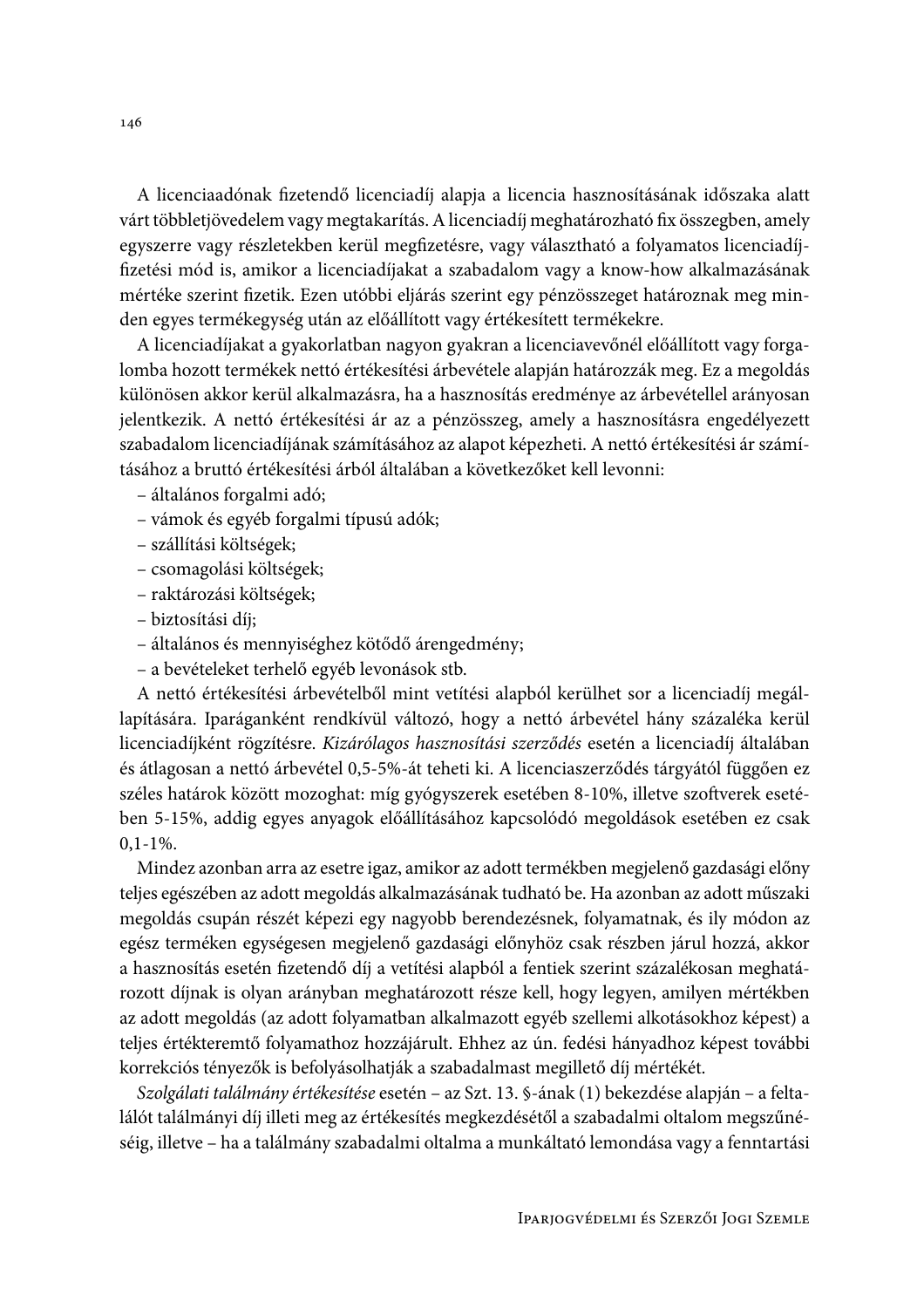díj megfizetésének elmulasztása miatt szűnik meg – addig az időpontig, amikor a szabadalom lejárat miatt szűnt volna meg.

Az Szt. 13. §-ának (6) bekezdése alapján a feltaláló díjazására a munkáltató és a feltaláló közötti díjszerződés (találmányi díjszerződés) az irányadó. Amennyiben a felek között megállapodás nem jön létre, úgy az Szt. erre vonatkozó diszpozitív rendelkezéseit kell alkalmazni. Az Szt. 13. §-ának (7) és (9) bekezdése szerint a hasznosítás ellenében járó találmányi díjnak arányban kell állnia azzal a díjjal, amelyet - a találmány tárgya szerinti műszaki területen kialakult licenciaforgalmi viszonyokra figyelemmel - szabadalmilicencia-szerződés alapján a találmány hasznosítására adott engedély fejében a munkáltatónak fizetnie kellene, továbbá a díj mértékének megállapítása során tekintetbe kell venni a munkáltatónak a találmány megalkotásához nyújtott hozzájárulását és a feltaláló munkaviszonyból eredő kötelességeit is.

A korábban ismertetett licenciaanalógia módszer kiindulópontot nyújthat a találmányi díj mértékének meghatározásához. A szolgálati találmány értékesítése esetén a hasznosítási szerződésnél alkalmazott általános szempontrendszeren túl azonban további, a találmány szolgálati jellegéből adódó tényezőket is figyelembe kell venni a díj mértékének megállapítása során. A találmányi díj mértékét befolyásoló korrekciós tényezőnek kell tekinteni a munkáltatónak a találmány kidolgozásához nyújtott hozzájárulását, valamint a feltalálónak a munkaviszonyból eredő kötelezettségeit is. Nyilvánvalóan kisebb összegű találmányi díjra jogosult az a feltaláló, akinek az esetében a találmány kidolgozása a munkáltató által korábban elért kísérleti eredményeken, tapasztalatokon alapul, és a munkáltató a találmány létrehozásához jelentős műszaki és egyéb segítséget nyújtott, mint az a feltaláló, aki a megoldandó feladatot maga ismerte fel és dolgozta ki, és a munkáltató hozzájárulása csekély volt. Hasonlóképpen a találmányi díj összegét csökkentő tényező lehet, ha a feltalálótól a munkakör ellátásához szükséges szakképzettség, valamint a feltaláló által betöltött feladatkör és beosztás alapján elvárható az ilyen színvonalú szellemi alkotások létrehozása.

Az alkalmazotti találmány hasznosítására való jog ellenében járó díjakat a munkáltató, több munkáltató esetén – eltérő megállapodásuk hiányában – a hasznosító munkáltató köteles megfizetni. A feltaláló díjazására a munkáltatóval kötött szerződése az irányadó. Az alkalmazotti találmány hasznosítására való jog ellenében olyan mértékű díj jár, amilyet a munkáltatónak – a találmány tárgya szerinti műszaki területen kialakult licenciaforgalmi viszonyokra figyelemmel – szabadalmilicencia-szerződés alapján a találmány hasznosítására adott engedély fejében fizetnie kellene [Szt. 14. § (1)–(3) bekezdés].

Az alkalmazotti találmány esetén járó díj meghatározása során tehát szintén a licenciaanalógia kapcsán kifejtett szempontrendszert kell alapul venni, itt azonban nem érvényesíthetőek a szolgálati találmány feltalálóját megillető díjazás tekintetében megállapított korrekciós tényezők.

A szolgálati találmányért járó díjazásról és a találmányokkal kapcsolatos egyes intézkedésekről szóló – 1989. december 31-én hatályon kívül helyezett – 11/1983. (V. 12.) MT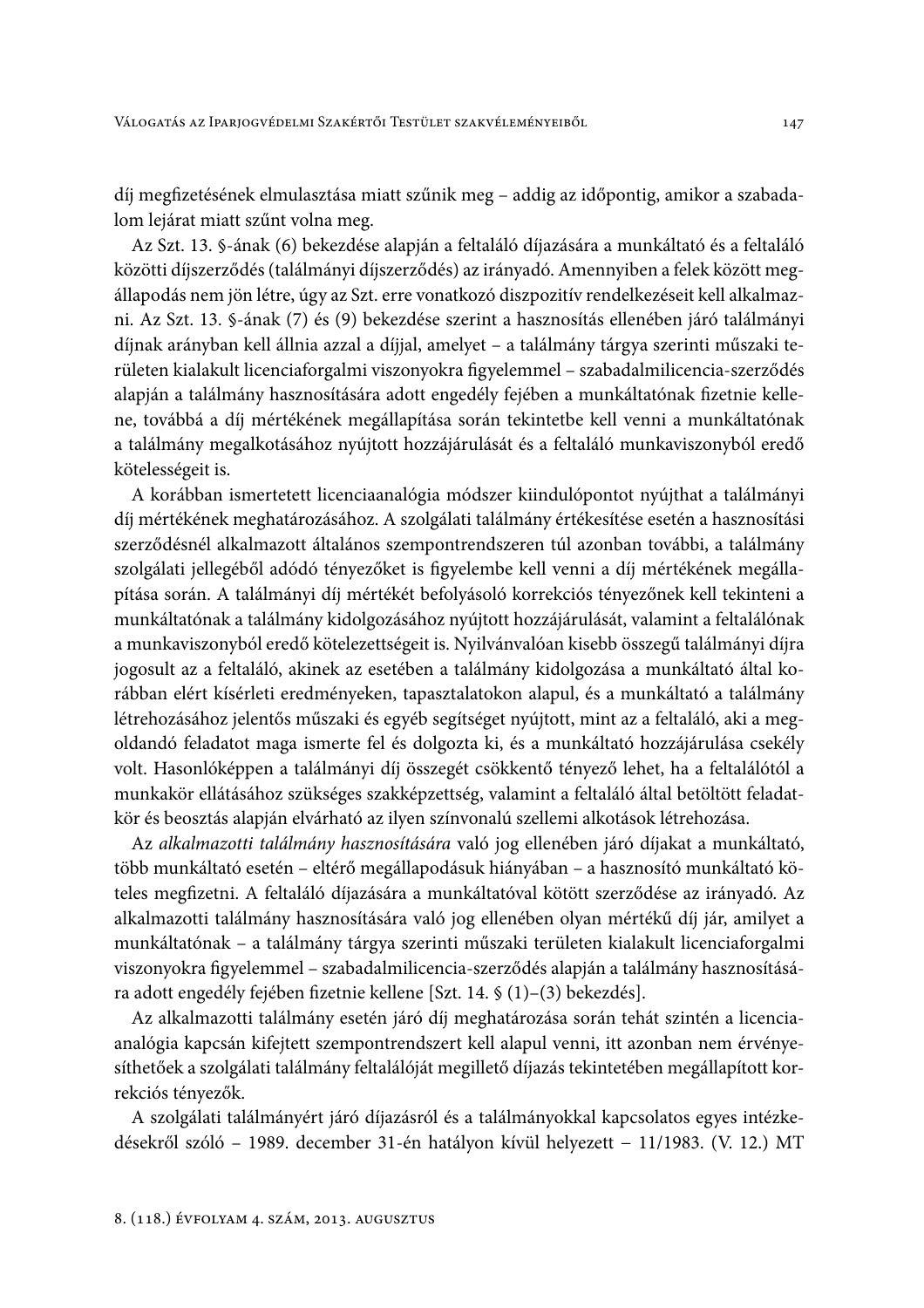rendelet a találmányi díj mértékének a meghatározásához – növelhető, illetve csökkenthető - "díjkulcsokat" szabott meg (pl. a találmány hasznosítása esetén az ötévi hasznos eredmény nyolc százalékát), és példálózó felsorolást adott a díjkulcsnövelő és -csökkentő tényezőkről. Az ezt követő szabályozás – az 1995. december 31-én szintén hatályon kívül helyezett, a szolgálati találmányért járó díjazásról és a találmányokkal kapcsolatos egyéb intézkedésekről szóló 77/1989. (VII. 10.) MT rendelet – azt rögzítette, hogy a feltalálót az előnnyel és az annak eléréséhez nyújtott feltalálói hozzájárulással arányos találmányi díj illeti meg. Tekintettel arra, hogy a jelen ügyben vizsgált hasznosítási tevékenység ezen minisztertanácsi rendelet hatályon kívül helyezését követően valósult meg, e számítási módszer nem alkalmazható, hanem az Szt. hatályos rendelkezései szerinti licenciaanalógia módszeréből kell kiindulni.

Az ismertetett jogi háttér, valamint a rendelkezésre bocsátott periratok figyelembevételével a bíróság által feltett kérdéseket a szakértői testület az alábbiak szerint válaszolja meg.

1. Nyilatkozzon arról, hogy amennyiben megállapítható, hogy a ... lajstromszámú szabadalmat az alperes alkalmazta és hasznosította, illetve jelenleg is alkalmazza és hasznosítja, akkor a szabadalom alperes általi hasznosításából származó

- mindenkori árbevétel 8,5%-ának megfelelő hasznosításidíj-igény megalapozott-e kizárólagos hasznosítási jog biztosítása esetén, illetve milyen mértékű százalékos díjkulcs a megalapozott;
- továbbá milyen mértékű százalékos díjkulcs a megalapozott nem kizárólagos hasznosítási jog biztosítása esetén, ha
	- a) a találmány szolgálati találmány,
	- b) a találmány alkalmazotti találmány,
	- c) a találmány nem minősül sem szolgálati, sem alkalmazotti találmánynak!

A nettó értékesítési árbevételből mint vetítési alapból is sor kerülhet a licenciadíj megállapítására, a folyamatos licenciadíj-fizetés módszere (royalty) a licenciaszerződésekben az egyik leggyakrabban alkalmazott megoldás. Iparáganként rendkívül változó, hogy a nettó árbevétel hány százaléka kerül licenciadíjként rögzítésre. Kizárólagos hasznosítási szerződés esetén a licenciadíj általában és átlagosan a nettó árbevétel 0,5-5%-át teheti ki. A licenciaszerződés tárgyától függően ez széles határok között mozoghat: míg gyógyszerek esetében 8-10%, illetve szoftverek esetében 5-15%, addig egyes anyagok előállításához kapcsolódó megoldások esetében ez csak 0,1-1%. A jelen ügyben kizárólagos hasznosítási jog biztosítása esetén a 8,5%-os díjkulcs alkalmazása – az adott szakterületen érvényesülő gyakorlatot figyelembe véve - megalapozottnak mondható.

Amennyiben a szabadalmas nem kizárólagos hasznosítási jogot engedélyez a hasznosító részére, a kizárólagos hasznosítási szerződés esetén alkalmazandó százalékos díjkulcsot – az adott engedélyezés körülményeinek figyelembevételével – arányosan csökkenteni kell.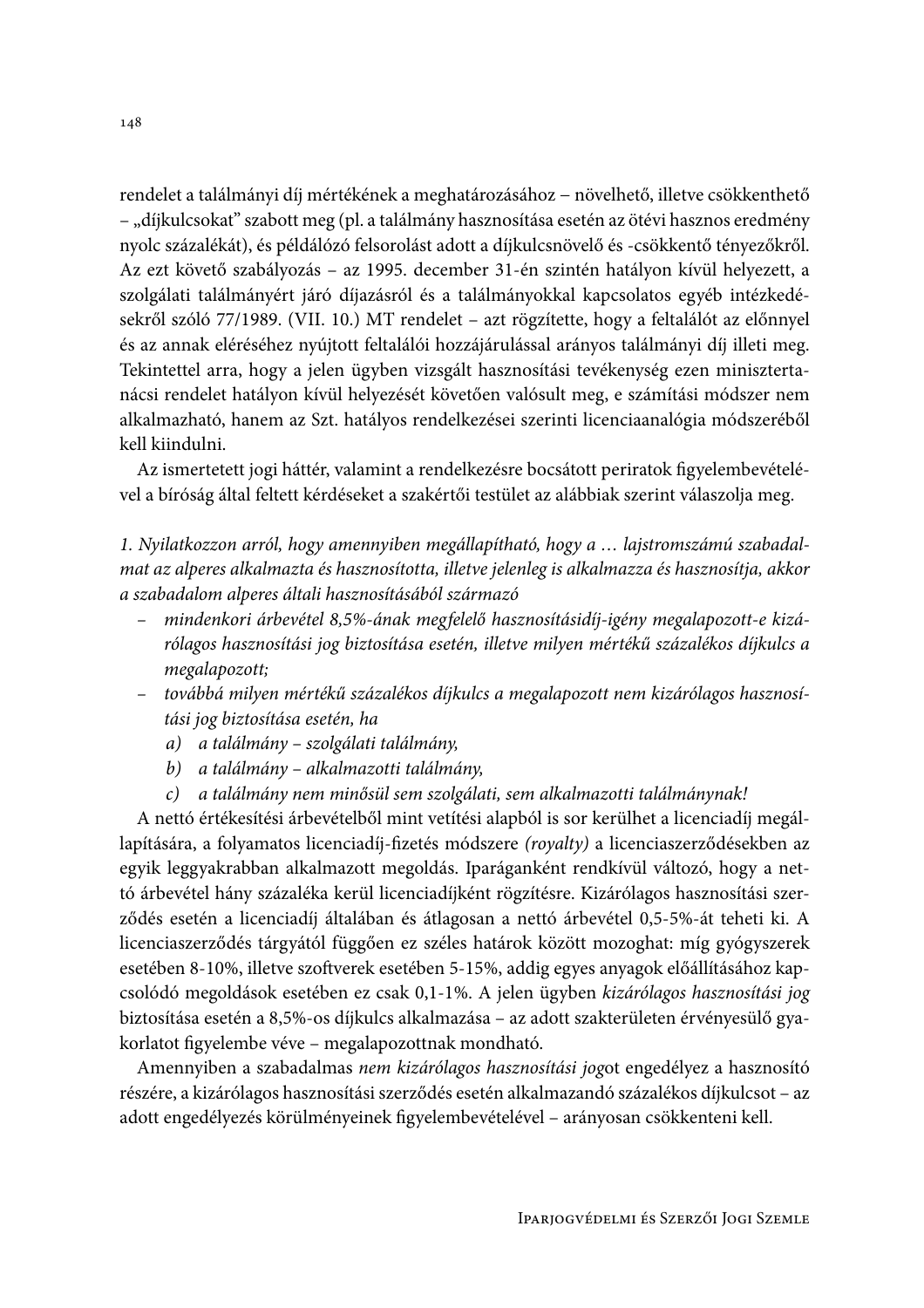Szolgálati találmány értékesítése esetén a feltalálóknak fizetendő találmányi díj szokásosan a licencdíj 30-50%-a (a feltaláló munkaköri kötelessége és a munkáltató hozzájárulása figyelembevételével). A licencdíj 50%-át kitevő találmányi díjat a gyakorlatban ritkán, csak igen jelentős találmányok esetén alkalmaznak. Jelen ügyben – amennyiben a kizárólagos hasznosítási jog biztosítása esetén a 8,5%-os díjkulcs alkalmazásából indulunk ki – a találmányi díj a nettó árbevétel 3,5-4%-át teheti ki.

Az alkalmazotti találmány esetén járó díj meghatározása során szintén a licenciaanalógia kapcsán kifejtett szempontrendszert kell alapul venni, itt azonban nem érvényesíthetőek a szolgálati találmány feltalálóját megillető díjazás tekintetében megállapított korrekciós tényezők. Az alkalmazotti találmány hasznosítására való jog ellenében járó díj mértéke tehát alapvetően megegyezik azon szabadalom után fizetendő hasznosítási díjjal, melynek tárgya nem minősül szolgálati találmánynak, ugyanakkor díjcsökkentő tényezőként figyelembe vehető például a találmány kidolgozásához a munkáltató által nyújtott hozzájárulás.

Ha megállapítható, hogy a hasznosítónál megjelenő gazdasági előny csak részben tudható be az adott találmány alkalmazásának, akkor a fentiekben százalékosan meghatározott díjkulcsokat a fedési hányaddal – mint korrekciós tényezővel – megfelelően csökkenteni kell.

Amennyiben a találmány sem szolgálati, sem alkalmazotti találmánynak nem minősül, akkor – a felek között létrejövő vagy a bíróság által létrehozott licenciaszerződés alapján - a fentiekben már hivatkozott 8,5%-os díjkulcs megfelelő kiindulási alapnak lenne tekinthető.

2. Nyilatkozzon arról, hogy amennyiben megállapítható, hogy a ... lajstromszámú szabadalmat az alperes alkalmazta és hasznosította, illetve jelenleg is alkalmazza és hasznosítja, akkor a szabadalom az alperes általi hasznosításából származó

- mindenkori árbevétel 8,5%-ának megfelelő hasznosításidíj-igény megalapozott-e kizá- $\equiv$ rólagos hasznosítási jog biztosítása esetén, illetve amennyiben nem megalapozott, akkor milyen mértékű százalékos díjkulcs a megalapozott;
- továbbá milyen mértékű százalékos díjkulcs a megalapozott nem kizárólagos hasznosítási jog biztosítása esetén, ha
	- a) a találmány szolgálati találmány,
	- b) a találmány alkalmazotti találmány,
	- c) a találmány nem minősül sem szolgálati, sem alkalmazotti találmánynak!

Az Iparjogvédelmi Szakértői Testület által az első kérdésre adott válaszok megfelelően irányadóak jelen kérdés megválaszolásánál is.

3. Nyilatkozzon arra vonatkozóan is, hogy amennyiben a szabadalmi leírásokat alapul véve az alperesnek az eljárások továbbfejlesztésére irányuló kísérletei a szabadalmak hasznosításának minősülnek, akkor a mindenkori árbevételből milyen mértékű százalékos díjkulcs megalapozott, ha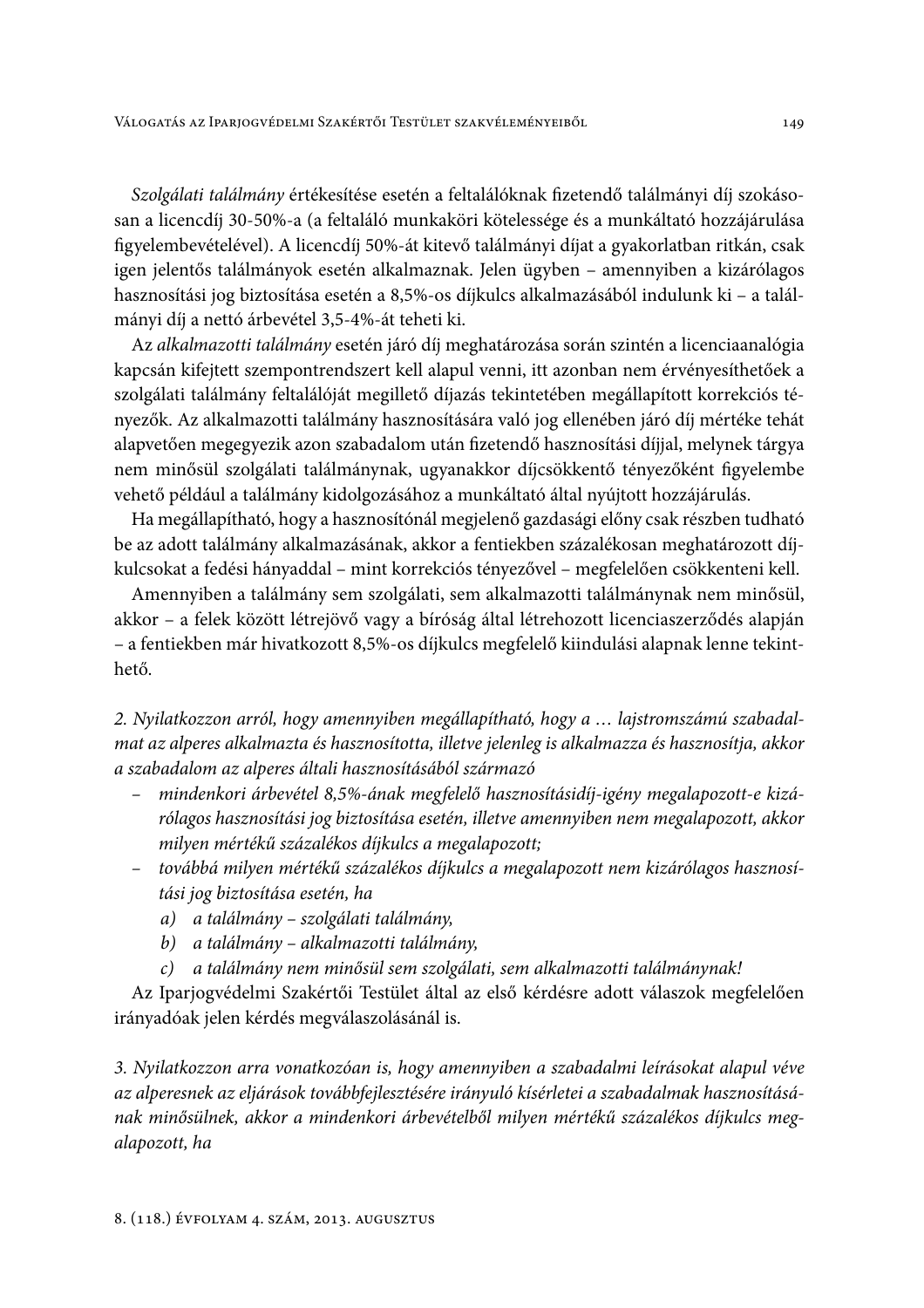- a) a továbbfejlesztés alapjául szolgáló találmány szolgálati találmány,
- b) a továbbfejlesztés alapjául szolgáló találmány alkalmazotti találmány,
- c) a továbbfejlesztés alapjául szolgáló találmány nem minősül sem szolgálati, sem alkalmazotti találmánynak!

Az Szt. 19. § (6) bekezdésének b) pontja alapján a találmánnyal kapcsolatos kísérleti célú cselekményekre a kizárólagos hasznosítási jog nem terjed ki. A szakértői testület fontosnak tartja általánosságban kiemelni, hogy amennyiben a hasznosító a szabadalomtól eltérő és az igényeknek jobban megfelelő megoldással elégíti ki a felmerülő piaci elvárásokat, akkor nem hasznosítja a szabadalmat, hasznosítás hiányában a szabadalmasok díjazásra nem jogosultak. Amennyiben a hasznosított megoldás a szabadalmon alapul, annak "továbbfejlesztett" változata, ezt a körülmény értékelni kell, azonban nem eredményezhet olyan hasznosítási díjat, mintha kizárólag a szabadalom hasznosítására kerülne sor.

Ez utóbbi esetben a szabadalom hasznosítása esetén fizetendő licenciadíj, a szolgálati találmány értékesítése esetén járó találmányi díj, illetve az alkalmazotti találmány hasznosítására való jog ellenében fizetendő díj tekintetében megállapított százalékos díjkulcsot megfelelően csökkenteni kell a szabadalom és annak "továbbfejlesztett" változata fedési hányadával.

## 4. Nyilatkozzon a felperesek által szabadalmaztatott találmányok fedési hányadára a felhasználásukkal előállított termékekre vonatkozóan!

Az a kérdés, hogy az említett szabadalmakban leírt technológia milyen mértékben járult hozzá az ismert megoldásokhoz képest az értékteremtéshez, a következő szempontok figyelembevételével ítélhető meg.

Kabay János 1931-ben izolált először morfint ipari méretekben száraz máknövényből. Azóta számos új, javított eljárást dolgoztak ki. Így, a szabadalom elsőbbségének napján az ópiumalkaloidok kinyerésének többféle módszere állt rendelkezésre, amelyek szintén a jól ismert Kabay-eljárás (eljárás ópiumalkaloidák előállítására mákszalma-feldolgozásból nyert alapanyagból) továbbfejlesztését célozták, például a 145 999 és a 155 407 lajstromszámú szabadalmakban leírt, Bognár és Szlávik által kidolgozott technológiák.

A szabadalmaztatott eljárás szerint az ópiumalkaloidokat tartalmazó természetes (mákszalma) vagy mesterségesen előállított (ópium) alapanyagból extrakcióval, fázisok elválasztásával és valamilyen gépi berendezéssel végzett művelettel sűrűség alapján történő ülepítés, majd szeparátorral és/vagy membránszűréssel történő tisztítás után morfin, kodein, tebain, papaverin és narkotin kinyerésére alkalmas előnyös oldatok állíthatók elő. Az előállított sűrítményből közvetlenül nyerhetők a kívánt termékek. Elkerülhető a sűrítmények tisztítására alkalmazott vegyszerek környezetterhelése és költsége, továbbá az anyagveszteség. Az eljárás alkalmazásával nyerhető termékek minősége jobb.

A szabadalom célkitűzése pedig a morfin, a kodein, a tebain, a papavein és a narkotin kinyerése vizes (vagy szerves oldószeres) oldatukból. Az újdonságot az jelenti, hogy az ismert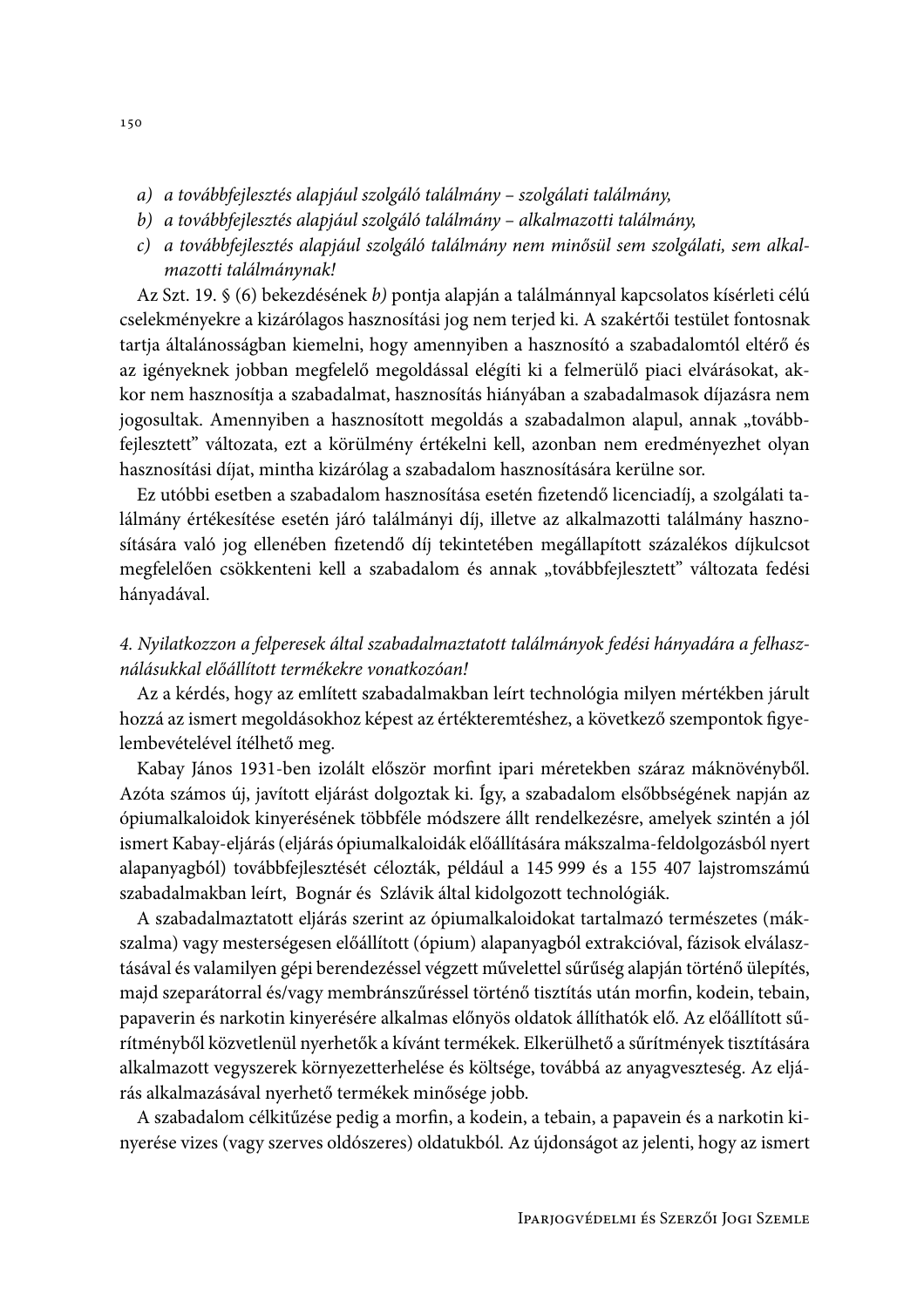műveletek végrehajtása során az igénypontokban meghatározott, előnyös pH-értékeket és oldószereket stb. választva elkerülhető a nem kívánt alkotók visszaforgatás miatti feldúsulása a rendszerben.

A szabadalmi leírás több ízben hivatkozik "az oldatok önmagában ismert módon való feldolgozása, például a Kabay-féle eljárással nyert ..." anyagokra vagy lépésekre az általa kidolgozott technológia bemutatása során.

Az eljárással a kitermelés eléri a 88-90%-ot, a kinyert nyersmorfin minősége jobb, mint 90 m/m%. A termék tisztítása ugyan ismert módon történik, de az így nyerhető termék minősége a tisztább nyerstermék - és nem a tisztítási lépések - következtében javult. A termék mennyisége a nagyobb leválasztási arány következtében meghaladja az ismert eljárásokkal, például a HU 145 999 szabadalomban leírt kitermelést és terméktisztaságot.

Az eljárással előállított nyersnarkotinból – csak egyszeri tisztítással – a gyógyszerkönyvek előírásait kielégítő minőségű narkotin állítható elő, a maradékból pedig, ismert módon, például a 155 407 lajstromszámú magyar szabadalmi leirat szerint, papaverin nyerhető. Az előállított "kodeines oldat" az előextrakció miatt lényegesen kevesebb szennyeződést tartalmaz.

Mindezek alapján a feltalálók hozzájárulása az üzleti sikerhez a két szabadalom megvalósításával elérhető kitermelési és minőségi adatok javulásának mértékével arányos a korábban alkalmazott, ismert megoldásokhoz képest.

5. Nyilatkozzon arról, hogy amennyiben a szabadalmak hasznosítási díjának alapjaként a mindenkori árbevételt veszi figyelembe a bíróság, akkor a százalékos mértékű díjkulcsot milyen tényezők növelik, illetve csökkentik, figyelemmel arra az alperesi érvelésre, mely szerint az alperes több évtizede használja a Kabay-Bogár-eljárást, mely része a felperesek által szabadalmaztatott eljárásoknak is, részletesen megjelölve a díjkulcsnövelő, illetve díjkulcscsökkentő tényezőket és ezek okait!

A szabadalom hasznosítása esetében a felek megállapodásán múlik, hogy milyen licenciaszerződést kötnek, a hasznosítási díjban a licenciavevő gazdasági kilátásai, várakozásai tükröződnek. A díjkulcsot növelő tényező lehet a hasznosítónál kimutatható gazdasági előny, az átlagosnál nagyobb haszon vagy a piacon elérhető monopolhelyzet lehetősége.

A licenciadíjat csökkentő tényezőként jelentkezhet az a körülmény, ha a szabadalom erőteljesen egy korábbi szabadalomra, illetve korábban már alkalmazott eljárásra épül, annak továbbfejlesztéseként értékelhető. További díjcsökkentő tényező lehet a találmány kidolgozásához a hasznosító által nyújtott hozzájárulás, ha a találmány kidolgozása a hasznosító által korábban elért kísérleti eredményeken, tapasztalatokon alapul, illetve amennyiben a hasznosító a találmány kidolgozásához jelentős műszaki és egyéb segítséget nyújtott.

Amennyiben a díjkulcsnövelő, illetve -csökkentő hatások kiegyenlítik egymást, azok a díjkulcs mértékét nem befolyásolják.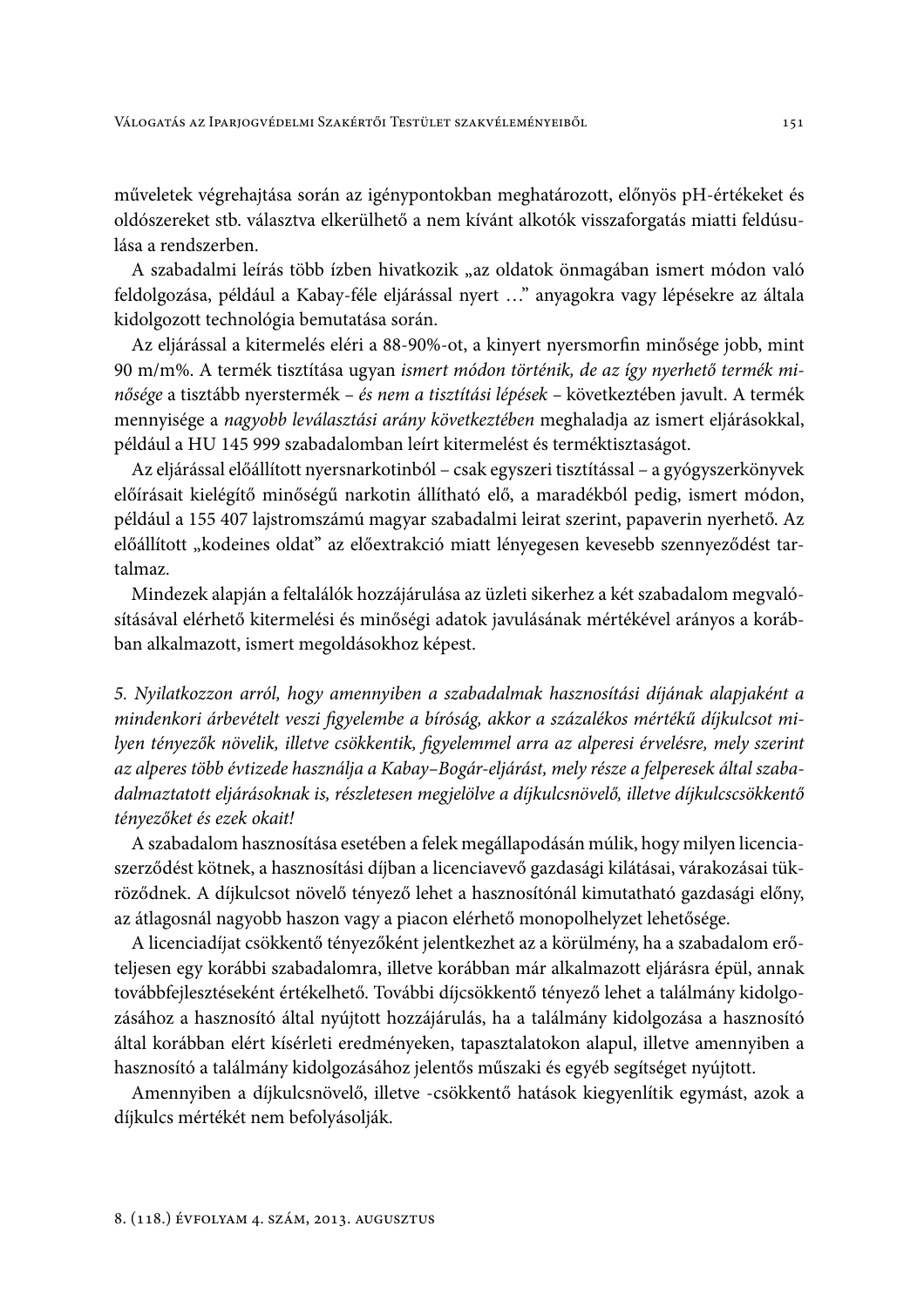A bíróság által megküldött periratok áttanulmányozása alapján azt az állítást, hogy az alperes több évtizede használja a Kabay-Bogár-eljárást, amely része a felperesek által szabadalmaztatott eljárásoknak, a testület olyan körülménynek ítéli, amely kihatással lehet a hasznosítási díj összegének a licenciaanalógia módszerével történő megállapítása során, illetve amelyet a díjkulcsra ható tényezőként figyelembe lehetne venni.

Amennyiben megállapítható a szabadalom, illetve a hivatkozott Kabay–Bogár-eljárás fedési hányada az alperes által alkalmazott eljárásban, ennek százalékos értékével a licenciadíj mértékét – az alkalmazott díjkulcs megfelelő módosításával – csökkenteni kell. További, a díjkulcsot jelentős mértékben befolyásoló tényező lehet, hogy a munkáltató által korábban elért kísérleti eredmények, tapasztalatok jelentős mértékben hozzájárultak ahhoz, hogy az engedélyezési eljárás során a szabadalmi bejelentés az Szt. 60. §-a (1) bekezdésében előírt követelménynek megfelelően készülhetett el.

6. Nyilatkozzon arra vonatkozóan, hogy a szabadalmak hasznosítási díjának alapjául

- a mindenkori teljes árbevétel szolgál vagy
- a szabadalmak hasznosításával elérhető hasznos eredmény (amely a termék árában képződő nyereség vagy hasznosítás folytán jelentkező megtakarítás stb. jelentkezik)!

Indokolt-e a mindenkori teljes árbevétel helyett a szabadalmaztatott eljárásokkal kinyert többletalkaloidok eredményeként jelentkező többletárbevétel (hasznos eredmény) figyelembevétele a díjalap megállapításánál? Vagy a díjkulcs mértékénél kerül figyelembevételre (ha igen, milyen mértékben) az, hogy a szabadalmaztatott eljárás milyen mértékű hasznos eredményt hozott?

Ahogy az Iparjogvédelmi Szakértői Testület arra korábban már utalt, a korábbi és mára már hatályon kívül helyezett jogi szabályozás a találmányi díj mértékének a meghatározásakor a találmány hasznosításával elért hasznos eredményből indult ki, és ahhoz - növelhető, illetve csökkenthető – "díjkulcsokat" szabott meg (pl. a találmány hasznosítása esetén az ötévi hasznos eredmény nyolc százalékát). A jogszabályok példálózó felsorolást is adtak a díjkulcsnövelő és -csökkentő tényezőkről. A jelen esetben ez a számítási módszer nem alkalmazható, hanem – ha a felek másképp nem állapodnak meg – az Szt. hatályos rendelkezései szerinti licenciaanalógia módszeréből kell főszabályként kiindulni.

Ennek alapján a licenciaadónak fizetendő licenciadíj alapja a licencia hasznosításának időszaka alatt várt többletjövedelem vagy megtakarítás. A licenciadíjakat a gyakorlatban nagyon gyakran a licenciavevőnél előállított vagy forgalomba hozott termékek nettó értékesítésiár-bevétele alapján határozzák meg. A nettó értékesítésiár-bevételből mint vetítési alapból kerülhet sor a licenciadíj megállapítására.

Elvileg felmerülhet a hasznos eredmény vetítési alapként történő alkalmazása is, de csak abban az esetben, ha a felek kifejezetten ebben állapodnak meg. Nincs ugyanis akadálya annak, hogy a felek a fizetendő licenciadíj alapjaként a hasznos eredmény meghatározott százalékát kössék ki, bár ez a számítási mód nem kifejezetten gyakori.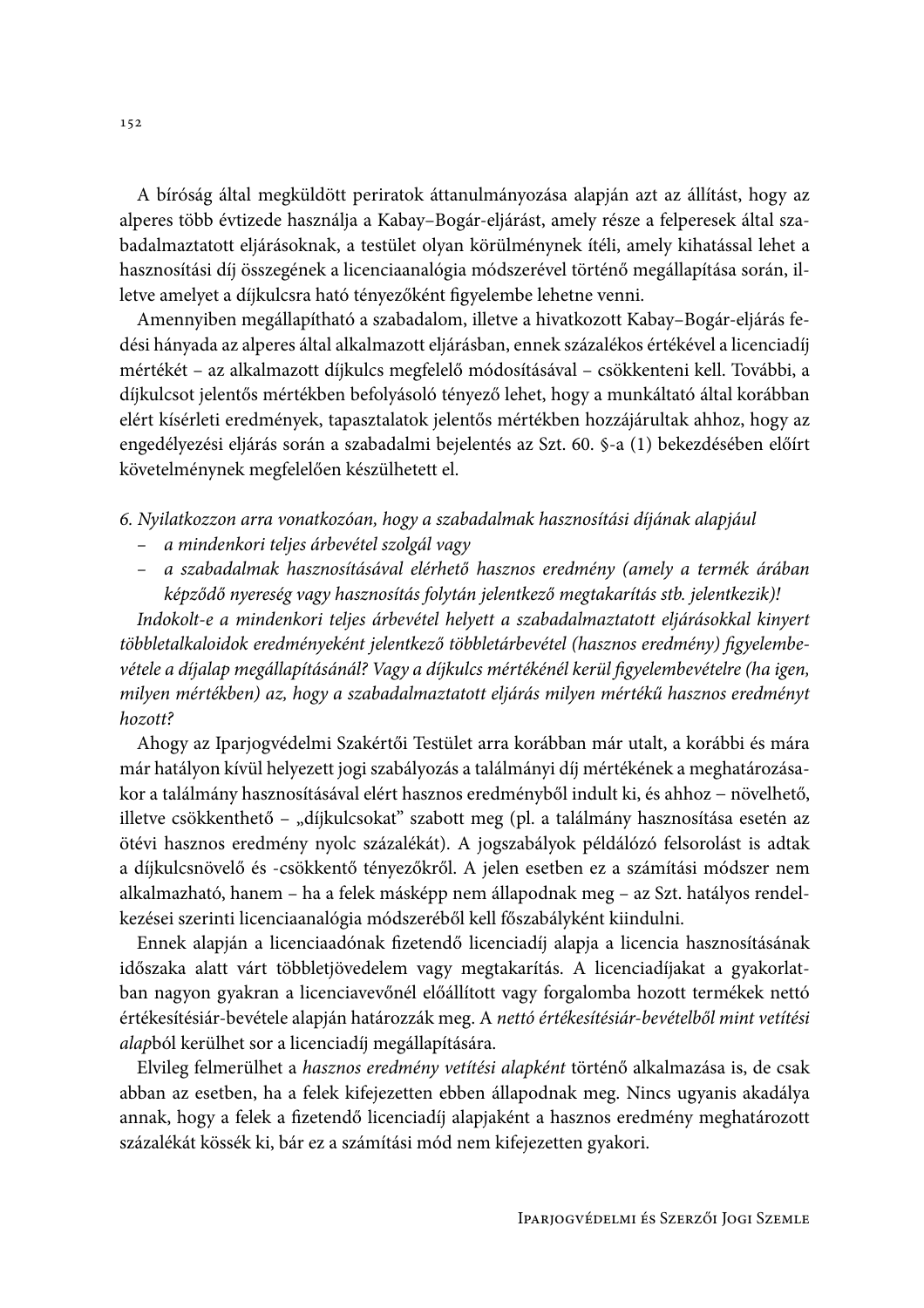A szakértői testület álláspontja szerint a jelen ügyben – ha a felek között a díjszámítás módjáról és a díj mértékéről nincs egyetértés - a licenciaanalógia módszerének alkalmazása a mindenkori árbevételből kiszámított díjazást jelenti elsődlegesen.

### Összegzés

A szabadalom hasznosítása esetén a felek megállapodásán múlik, hogy milyen licenciaszerződést kötnek. A licenciaszerződésekben leggyakrabban alkalmazott egyik megoldás szerint a nettó értékesítésiár-bevételből mint vetítési alapból kerül sor a licenciadíj megállapítására. Iparáganként rendkívül változó, hogy a nettó árbevétel hány százaléka kerül licenciadíjként rögzítésre. A jelen ügyben - a felek eltérő megállapodása hiányában - kizárólagos hasznosítási jog biztosítása esetén a fentiekben már hivatkozott 8,5%-os díjkulcs alkalmazása megfelelő kiindulási alapnak tekinthető. Amennyiben a szabadalmas nem kizárólagos hasznosítási jogot engedélyez a hasznosító részére, a kizárólagos hasznosítási szerződés esetén alkalmazandó százalékos díjkulcsot - az adott engedélyezés körülményeinek figyelembevételével – arányosan csökkenteni kell.

Szolgálati találmány értékesítése esetén - találmányidíj-szerződés hiányában - a hasznosítás ellenében járó találmányi díjnak arányban kell állnia azzal a díjjal, amelyet – a találmány tárgya szerinti műszaki területen kialakult licenciaforgalmi viszonyokra figyelemmel - szabadalmilicencia-szerződés alapján a találmány hasznosítására adott engedély fejében a munkáltatónak fizetnie kellene, továbbá a díj mértékének megállapítása során tekintetbe kell venni a munkáltatónak a találmány megalkotásához nyújtott hozzájárulását és a feltaláló munkaviszonyból eredő kötelességeit is.

Az alkalmazotti találmány esetén járó díj meghatározása során szintén a licenciaanalógia kapcsán kifejtett szempontrendszert kell alapul venni, itt azonban nem érvényesíthetőek a szolgálati találmány feltalálóját megillető díjazás tekintetében megállapított korrekciós tényezők, ugyanakkor díjcsökkentő tényezőként figyelembe vehető például a találmány kidolgozásához a munkáltató által nyújtott hozzájárulás.

Ha az adott műszaki megoldás az egész terméken egységesen megjelenő gazdasági előnyhöz csak részben járul hozzá, akkor a hasznosítás esetén fizetendő díj a vetítési alapból a fentiek szerint százalékosan meghatározott díjnak is olyan arányban meghatározott része kell, hogy legyen, amilyen mértékben az adott megoldás (az adott folyamatban alkalmazott egyéb szellemi alkotásokhoz képest) a teljes értékteremtő folyamathoz hozzájárult. Ezen ún. fedési hányadhoz képest további díjkulcsnövelő, illetve -csökkentő tényezők is befolyásolhatják a szabadalmast megillető díj mértékét.

Az Iparjogvédelmi Szakértői Testület álláspontja szerint a jelen ügyben - ha a felek között a díjszámítás módjáról és a díj mértékéről nincs egyetértés - a licenciaanalógia módszerének alkalmazása a mindenkori árbevételből kiszámított díjazást jelenti elsődlegesen.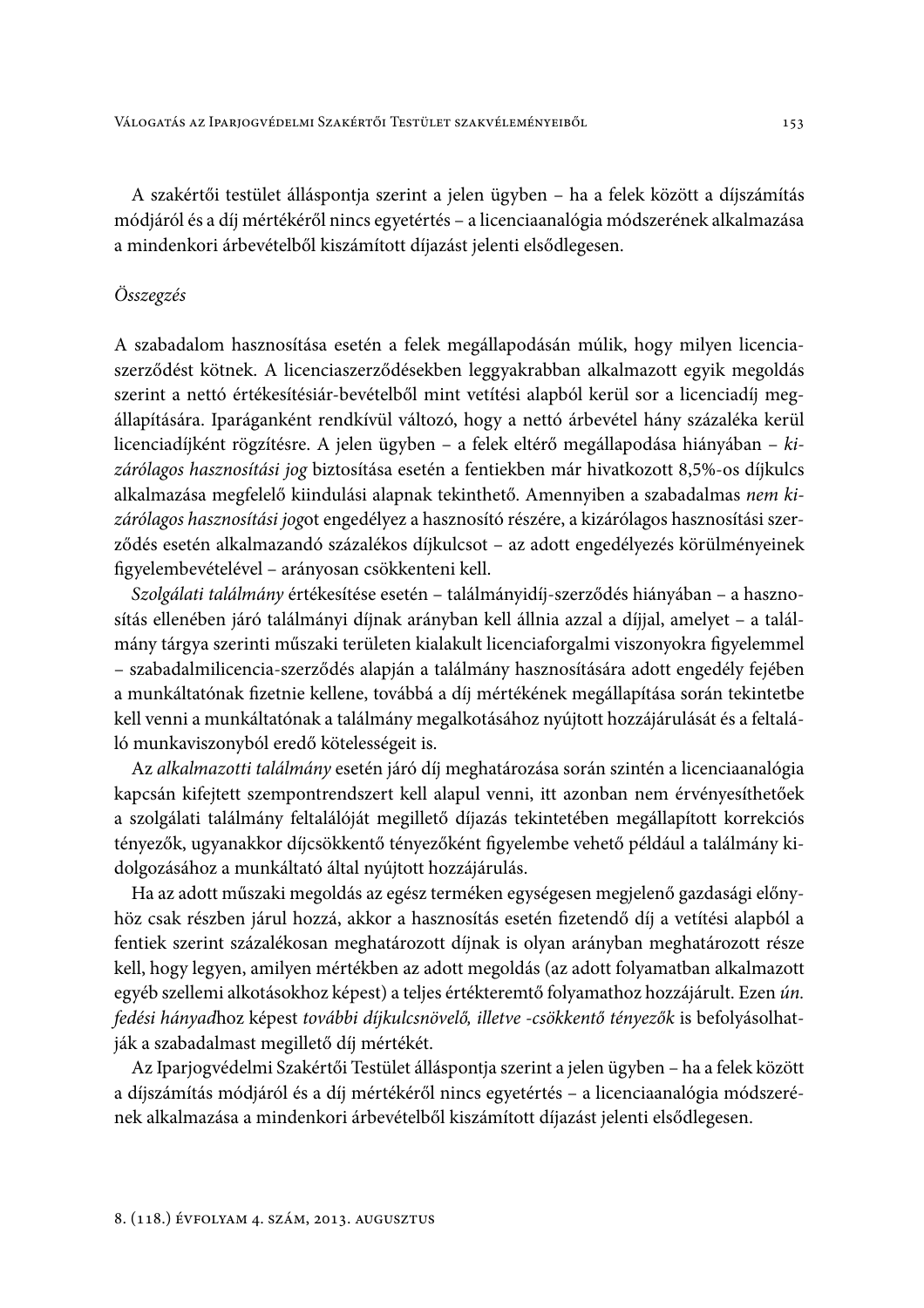## SZAKÉRTŐI VÉLEMÉNY VÉDJEGYOLTALOM KÉRDÉSÉBEN

### ISZT-3/2012

### I. A tényállás

D. cég (a továbbiakban: megbízó) igazolt jogi képviselője útján megkereséssel fordult az Iparjogvédelmi Szakértői Testülethez. A megbízó tulajdonában állnak a Superman képregényhez mint műalkotáshoz fűződő szerzői jog vagyoni elemei. A Superman képregényhőst 1932-ben alkották meg Joseph "Joe" Shuster és Jerome "Jerry" Siegel szerzők. Superman történeteit nem csupán képregényekben, hanem nagy népszerűségének köszönhetően filmekben, rajzfilmekben és televíziós sorozatokban is feldolgozták. A történetek jellegzetes figurája ikonikus ábrázolású, megjelenése és ruházata jellegzetes.

A megbízó javára több olyan védjegy is oltalom alatt áll, amelyek a "Superman karaktert", vagy annak ismertetőjegyeit tartalmazzák a következők szerint:

- közösségi védjegy, amelynek ábrás eleme a "Superman karakter". A védjegy árujegyzékébe a 16., a 25. és a 28. osztályba sorolt áruk tartoznak,
- superman közösségi szóvédjegy, amelynek árujegyzékébe a 3., az 5., a 6., a 9., a 12., a 16, a 18., a 20., a 21., a 24., a 25., a 27., a 28., a 29., a 30. és a 32. osztályba sorolt áruk, továbbá a 35., a 36., a 38., a 41. és a 43. osztályba sorolt szolgáltatások tartoznak,
- nemzeti "S" ábrás védjegy, amelynek árujegyzékébe a 16., a 25. és a 28. osztályba sorolt áruk tartoznak.

A megbízó tudomására jutott, hogy B. cég borának címkézése során felhasználta a "Superman karaktert", illetve annak egyes elemeit. A felhasználást az ábrás megjelenítésen túl a palack hátcímkéjén szereplő szöveges ajánlás is megerősíti, tekintettel arra, hogy "Superman" néven említi az ábrán szereplő egyik karaktert.

## II. Az Iparjogvédelmi Szakértői Testületnek feltett kérdések

A megbízó az Iparjogvédelmi Szakértői Testület állásfoglalását kérte az alábbi kérdések tekintetében.

1. A festményen, illetve a címke bal oldalán található figura grafikai megjelenítése, vagyis a jellegzetes "Superman karakter" a rá jellemző kosztümmel és palásttal, mellkasán a pajzzsal, benne a stilizált S betűvel az összetéveszthetőségig hasonló-e a megbízó közösségi ábrás védjegyéhez, illetőleg nemzeti ábrás védjegyéhez?

2. Jó hírűnek tekinthetőek-e a felsorolt védjegyek, figyelembe véve, hogy a "Superman karakter", az S logó és a Superman elnevezés több évtizede ismert Magyarországon, köszönhetően a népszerű – magyar nyelven is kapható – képregényeknek, a televíziócsatornákon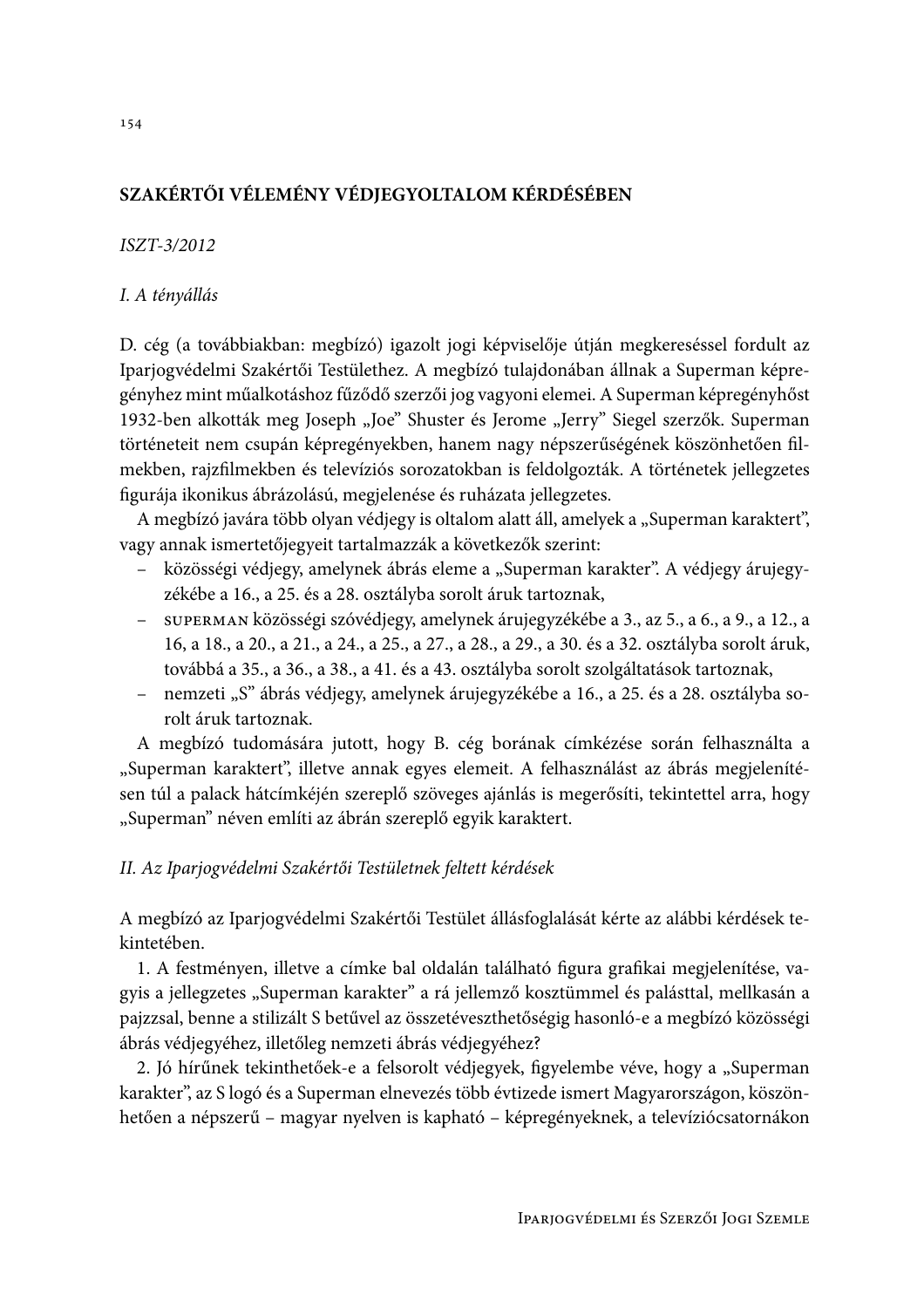vetített filmeknek és rajzfilmeknek, a mozifilmeknek, valamint a magyar piacon jelen lévő jelentős számú merchandisingterméknek (pl. pólók, bögrék, játékfigurák, baseballsapkák)?

3. Jogosult-e arra a pincészet, hogy a megbízót megillető közösségi szóvédjegyet – a superman megjelölést – a borosüveg hátcímkéjén feltüntesse, figyelemmel arra, hogy a megbízó nem adott engedélyt a védjegy bármilyen módon történő felhasználására?

4. A művészi alkotószabadságnak korlátot szabhat-e harmadik személyek védjegyoltalomhoz fűződő jogainak tiszteletben tartása, avagy a védjegyoltalom korlátját képezheti-e valamely szerző alkotói szabadsága?

5. Helytálló-e az a vélemény, hogy a "Superman karakternek" a festőművész által – a védjegyjogosult engedélye nélkül – történő felhasználása jogszerű, a művészi alkotószabadság és önkifejezés eszköze, és a festőművész jogosult a festményről készült reprintet harmadik személy részére ellenérték fejében értékesíteni attól függetlenül, hogy az alkoholos italokon történő felhasználás nem tartozik a képzőművészeti alkotások tipikus felhasználási formái közé?

6. Amennyiben a művészi alkotószabadság kiterjed harmadik személy védjegyének engedély nélküli felhasználására, kiterjed-e ez a jog az így megalkotott mű kereskedelmi célú hasznosítására is a védjegyjogosult engedélye nélkül? Azaz amennyiben a tisztelt Szakértői Testület álláspontja szerint a festőművész jogosultan használta fel a társaságunkat megillető védjegyekkel összetéveszthetőségig hasonló megjelöléseket a festmény elkészítéséhez a "Superman karakterhez" fűződő jogok jogosultjának engedélye nélkül, ebben az esetben arra is jogosult volt-e, hogy az így megalkotott művét kereskedelmi céllal hasznosítsa oly módon, hogy a B. cég részére ellenérték fejében engedélyt adott arra, hogy borospalackjain címkeként szerepeltesse a festményt?

7. Az ügyben van-e egyéb olyan körülmény, amely védjegyjogi szempontból problematikussá teszi a borcímkét, illetve annak használatát?

### III. A szakértői testület eljárása

A testület az Iparjogvédelmi Szakértői Testület szervezetéről és működéséről szóló 270/2002. (XII. 20.) Korm. rendelet, valamint a találmányok szabadalmi oltalmáról szóló 1995. évi XXXIII. törvény (a továbbiakban: Szt.) által meghatározott feladatkörben, valamint szervezeti és eljárási rendben, a tényállásra irányadó jogszabály, a védjegyek és a földrajzi árujelzők oltalmáról szóló 1997. évi XI. törvény (a továbbiakban: Vt.) alapján alakította ki az alábbiakban kifejtésre kerülő álláspontját.

A jelen szakértői vélemény megállapításai és következtetései a megbízó által ismertetett tényálláson és az Iparjogvédelmi Szakértői Testület rendelkezésére bocsátott dokumentumokból megismerhető tényeken alapulnak, és csak erre a tényállásra nézve helytállóak.

Ez a szakértői vélemény az ügyben eljáró hatóságokat nem köti.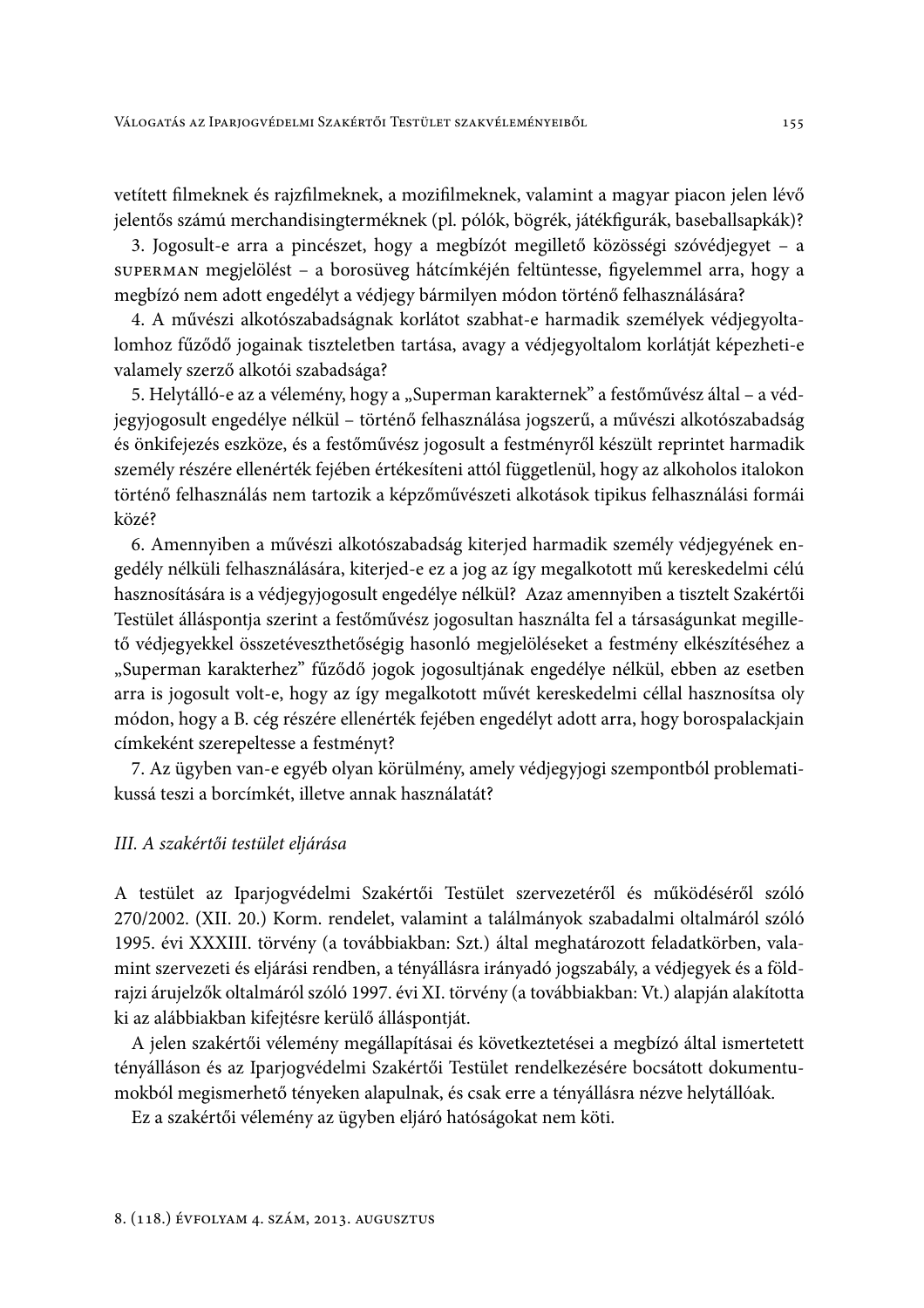### IV. A testület álláspontja

1. A szakértői testület elsőként azt vizsgálta meg, hogy a megbízó által ismertetett tényállás, továbbá a rendelkezésre álló dokumentumok elegendő információt tartalmaznak-e a feltett kérdések megválaszolásához.

- 2. A megbízó az alábbi iratokat bocsátotta a testület rendelkezésére:
- a megbízó és jogi képviselője között létrejött általános meghatalmazás;
- a "Superman karakter", valamint az azt megkülönböztető ábrás elemeket bemutató dokumentum:
- a Wikipédia internetes lexikon Supermanről szóló, angol nyelvű szócikke;
- a Wikipédia internetes lexikon Joe Susterről szóló, angol nyelvű szócikke;
- a Wikipédia internetes lexikon Jerry Siegelről szóló, angol nyelvű szócikke;
- a superman közösségi szóvédjegynek a Belső Paci Harmonizációs Hivatal (a továbbiakban: BPHH) internetes adatbázisából kinyomtatott adatlapja;
- a közösségi ábrás védjegynek a BPHH internetes adatbázisából kinyomtatott adatlapia;
- az "S" ábrás nemzeti védjegynek a Szellemi Tulajdon Nemzeti Hivatalának e-nyilvántartásából kinyomtatott adatlapja;
- a borospalack has,- illetve hátcímkéit ábrázoló fényképek;
- a bornak a honlapról elérhető leírása.

3. Az Iparjogvédelmi Szakértői Testület a megbízó által feltett kérdéseket a rendelkezésére álló dokumentumok figyelembevételével az alábbiak szerint válaszolja meg.

## A megbízás első kérdése

A festményen, illetve a címke bal oldalán található figura grafikai megjelenítése, vagyis a jellegzetes "Superman karakter" a rá jellemző kosztümmel és palásttal, mellkasán a pajzzsal, benne a stilizált S-betűvel az összetéveszthetőségig hasonló-e a megbízó közösségi ábrás védjegyéhez, illetőleg a nemzeti ábrás védjegyéhez?

A Vt. 4. § (1) bekezdésének b) pontja szerint nem részesülhet védjegyoltalomban a megjelölés, amelyet a fogyasztók összetéveszthetnek a korábbi védjeggyel a megjelölés és a védjegy azonossága vagy hasonlósága, valamint az érintett áruk, illetve szolgáltatások azonossága vagy hasonlósága miatt.

Az összetéveszthetőségig való hasonlóság vizsgálatát az Európai Bíróság C-39/97. számú, a Canon-ügyben hozott előzetes döntése szerint a fogyasztóra gyakorolt összbenyomás alapján kell elvégezni. Az összevetés során meg kell vizsgálni a megjelölések vizuális, fonetikai és konceptuális hasonlóságát, valamint el kell végezni az áruk és szolgáltatások összevetését is.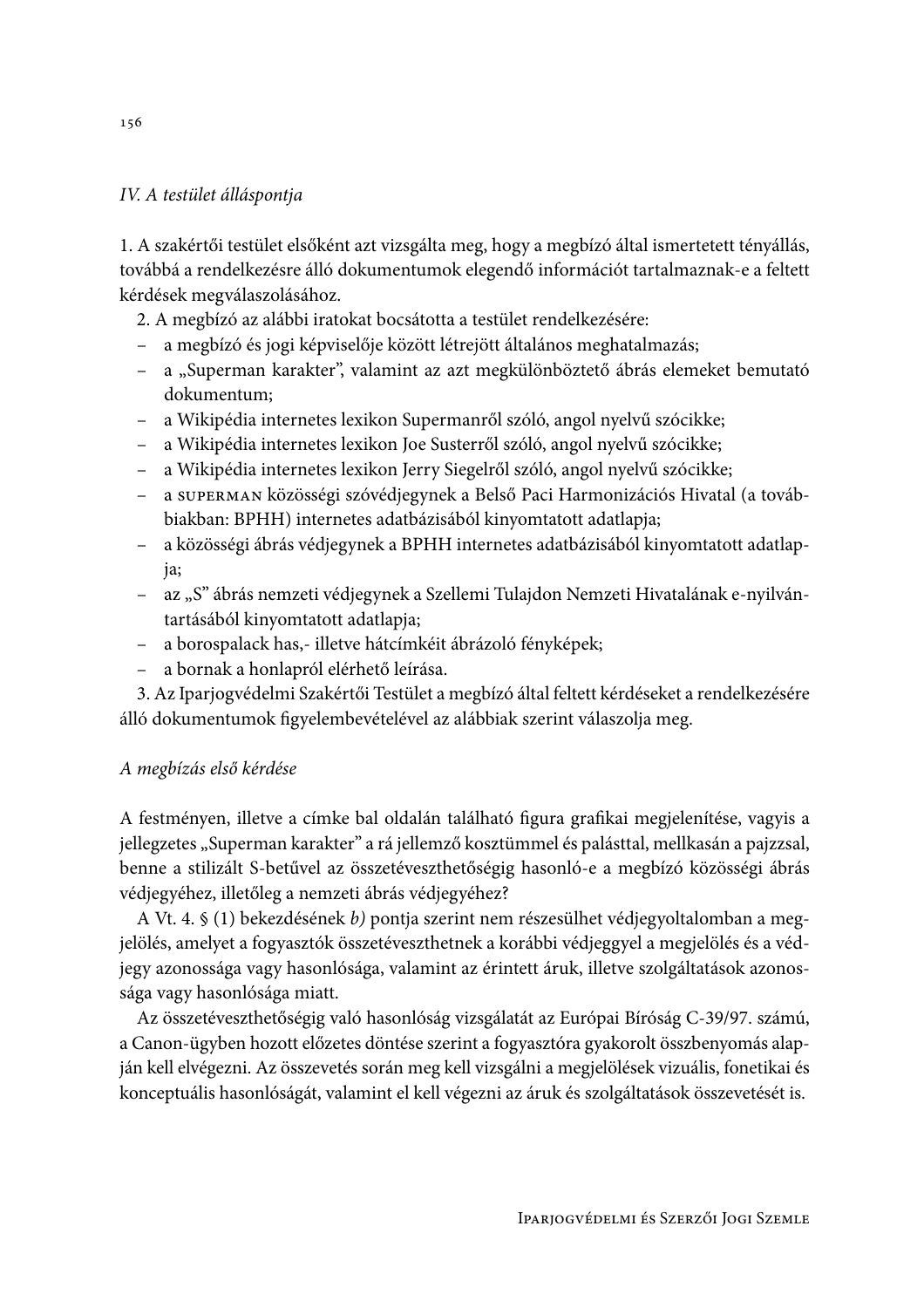A megbízó közösségi védjegye egy erőteljes férfi ábrázolásából áll, aki az izomzatot kiemelő öltözéke felett palástot és térdig érő csizmát visel. A felsőruházatán egy ötszögbe foglalt "S" betű látható. Az ábra fekete-fehér.

A megbízó nemzeti védjegye egy ötszögbe foglalt "S" betűt tartalmazó ábrából áll, amely szintén fekete-fehér.

A megkeresés mellékletében szereplő palackcímkén egy kék-piros kosztümben ábrázolt erőteljes férfialak látható, mellkasán ötszögbe foglalt "S" betű látható.

Mind vizuális, mind konceptuális szempontból magas szintű hasonlóság látható a védjegyek és a palackcímkeként felhasznált megjelölés között. Az ábrán szereplő férfialak szinte azonos a közösségi védjegyábrával, továbbá a palackcímkén szereplő férfialak mellkasán látható "S" ábrázolás közel azonos a védjeggyel. A palackcímkén látható további ábrás elemek, a háttér, illetve a miskakancsó, továbbá a férfialak-ábrázolás eltérő elemei (bajusz, illetve sarkantyú) önmagukban csekély jelentőséggel bírnak, így az összbenyomás szempontjából nem alkalmasak arra, hogy biztonsággal elhatárolják a megjelölést a korábbi védjegyektől.

Mivel a két korábbi védjegy csupán egyetlen betűt tartalmaz, ezért a fonetikai összevetés kevésbé releváns.

A borospalack nyilvánvalóan a borok, valamint az azokhoz kapcsolódó termékek és szolgáltatások körében értelmezhető. A két korábbi védjegy árujegyzéke nem tartalmaz ilyen árukat. Annak ellenére, hogy a megjelölés az összetéveszthetőségig hasonló a védjegyek ábráihoz, az eltérő áruk miatt az összetéveszthetőség veszélye nem állapítható meg.

#### A megbízás második kérdése

Jó hírűnek tekinthetőek-e a felsorolt védjegyek, figyelembe véve, hogy a "Superman karakter", az S logó és a Superman elnevezés több évtizede ismert Magyarországon, köszönhetően a népszerű – magyar nyelven is kapható – képregényeknek, a televíziócsatornákon vetített filmeknek és rajzfilmeknek, a mozifilmeknek, valamint a magyar piacon jelen lévő jelentős számú merchandisingterméknek (pl. pólók, bögrék, játékfigurák, baseballsapkák)?

A Vt. 4. § (1) bekezdésének c) pontja szerint nem részesülhet védjegyoltalomban eltérő áruk, illetve szolgáltatások tekintetében a belföldön jó hírnevet élvező korábbi védjeggyel azonos vagy ahhoz hasonló későbbi elsőbbségű megjelölés, ha annak alapos ok nélkül történő használata a jó hírű védjegy megkülönböztetőképességét vagy hírnevét sértené vagy tisztességtelenül kihasználná.

A jogszabályhely szövegéből látható, hogy a jó hírű védjegy erősebb, széles körű oltalmat biztosít. A megjelöléseknek elegendő csupán hasonlónak lenniük egymáshoz, másrészt pedig eltérő áruk esetében is megvalósulhat az ütközés a korábbi jó hírű védjeggyel. Ugyanakkor a védjegy jó hírnevének fennállását bizonyítani kell, az nem fogható fel köztudomású tényként. A jó hírű védjegy magasabb szintű oltalmához fűződő jogkövetkezmények to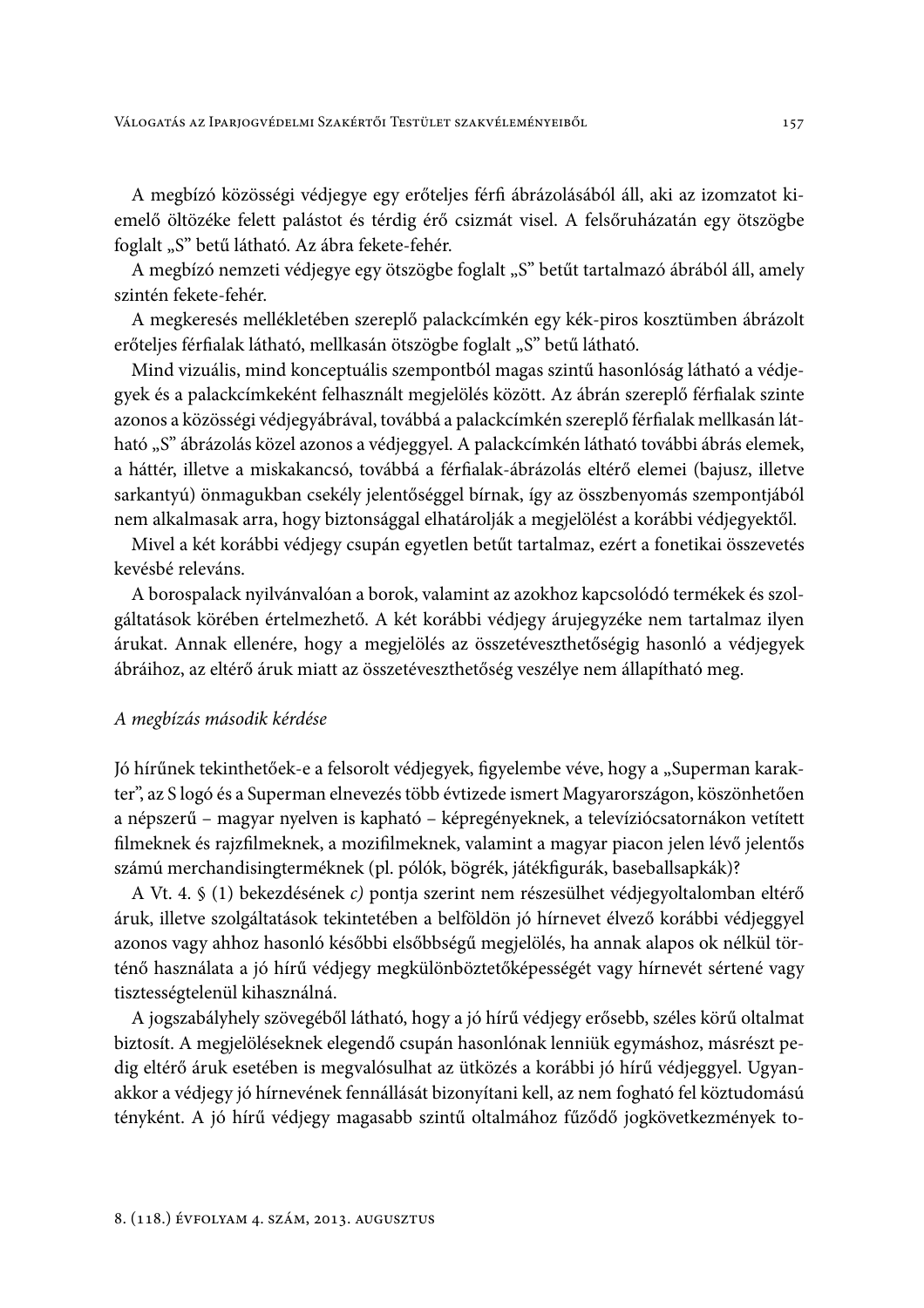vábbá csak abban az esetben alkalmazhatóak, ha a jogszabályban körülírt feltételek egyike megvalósul.

Az Európai Bíróságnak a C-375/97. számú, a Chevy-ügyben hozott előzetes döntése szerint a jóhírűség megállapításánál nem az a feltétel, hogy a védjegy a közönség meghatározott százaléka által váljon ismertté. A szükséges ismeret fokát azzal lehet megállapítani, hogy a korábbi védjegy ismert-e a védjegy által felölelt áruk és szolgáltatások vonatkozásában érintett közönség jelentős része előtt. A vizsgálati szempontok között szerepel továbbá, hogy a védjegynek milyen a piaci részesedése, a védjegyet mióta használják, és a védjegy bevezetésére fordított összegek milyen nagyságúak.

A megbízó által rendelkezésre bocsátott iratok alapján megállapítható, hogy a korábbi védjegyek árujegyzékében szereplő áruk és szolgáltatások tipikus fogyasztói körében a védjegyek közel nyolcvan éve használatban állnak, a használat földrajzi kiterjedése jelentős, több kontinenst ölel fel, továbbá a reklámozásra fordított költségek is vélhetően jelentősek. Mindezek alapján látható, hogy a "Superman karakter" és annak jellegzetes "S" betűábrázolása széles körben ismert és jó hírnévnek örvend. Bár a jó hírnév alátámasztása körében mellékelt iratok elsősorban nem a magyarországi ismertség bizonyítását szolgálták, az iratok - együttesen a megbízó állításaival -, a jóhírűség hazai fennállását is igazolják.

A védjegy jóhírűségéből fakadó jogkövetkezmények alkalmazásának további feltétele, hogy a későbbi megjelölés használata a jó hírű védjegy megkülönböztetőképességét vagy hírnevét sértené vagy tisztességtelenül kihasználná. A megbízó védjegyeivel ellátott termékek – képregények, játékok – elsősorban a gyermekek, illetve a fiatalok számára készülnek. E fogyasztói kör számára az alkoholos termékek forgalmazását jogszabályok tiltják. Mindezek alapján joggal feltételezhető, hogy érdeksérelmet jelentene a megbízó számára, egyben jó hírű védjegyeinek hírnevét sértené, ha védjegyeit alkoholos termékeken tüntetnék fel.

Összefoglalva, a megbízónak a második kérdésben megjelölt korábbi védjegyei jó hírűnek minősülnek, és a jó hírű védjegy oltalmának megsértését jelentheti a borok körében megvalósított – engedély nélküli – használat.

### A megbízás harmadik kérdése

Jogosult-e arra a pincészet, hogy a megbízót megillető közösségi szóvédjegyet – a supernan megjelölést – a borosüveg hátcímkéjén feltüntesse, figyelemmel arra, hogy a megbízó nem adott engedélyt a védjegy bármilyen módon történő felhasználására?

A Vt. 12. §-a (1) bekezdése szerint a védjegyoltalom alapján a védjegyjogosultnak kizárólagos joga van a védjegy használatára.

A Vt. 12. §-ának (2) bekezdése szerint a kizárólagos használati jog alapján a védjegyjogosult bárkivel szemben felléphet, aki engedélye nélkül gazdasági tevékenység körében használ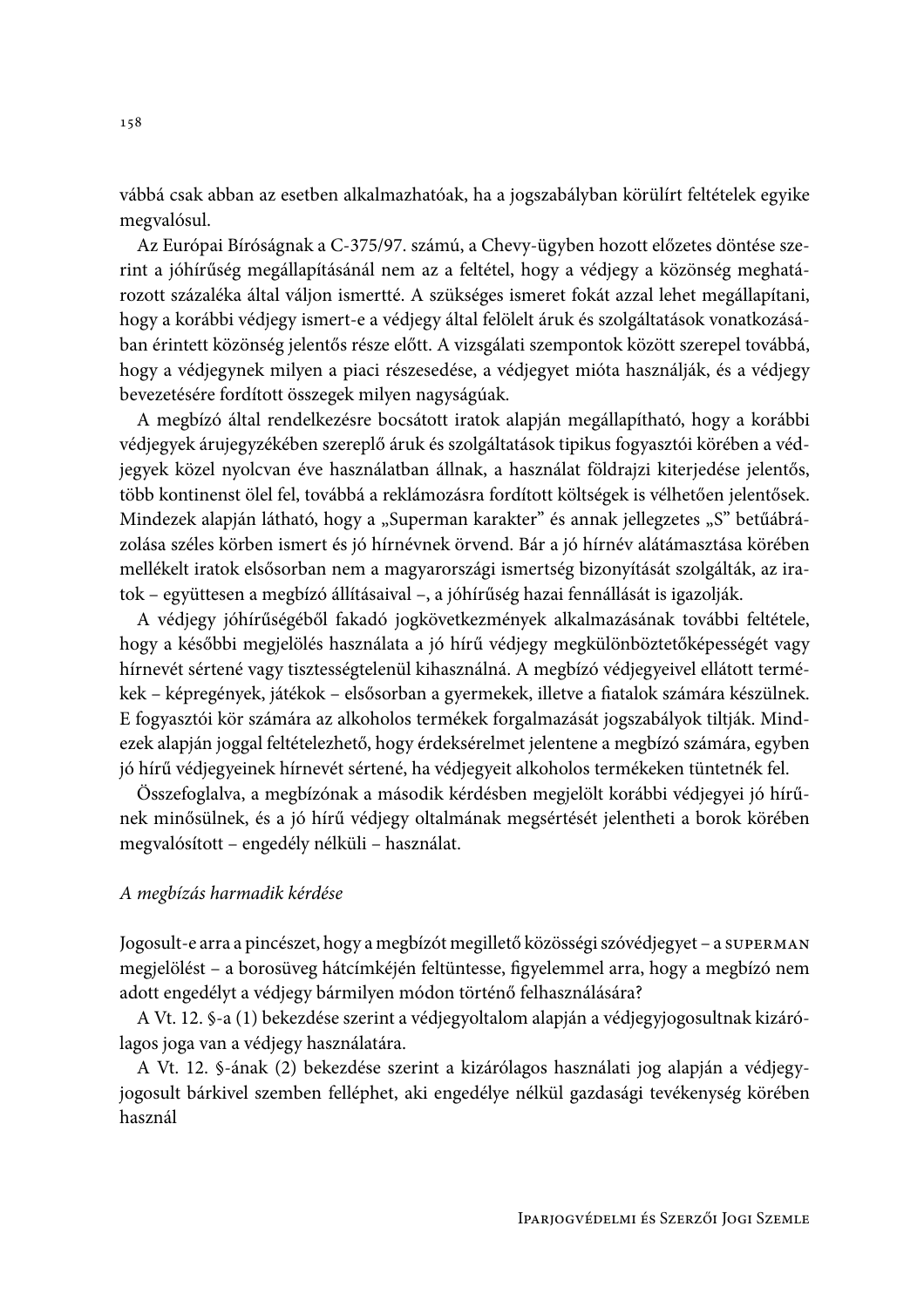a) a védjeggyel azonos megjelölést olyan árukkal, illetve szolgáltatásokkal kapcsolatban, amelyek azonosak a védjegy árujegyzékében szereplőkkel;

b) olyan megjelölést, amelyet a fogyasztók a védjeggyel összetéveszthetnek a megjelölés és a védjegy azonossága vagy hasonlósága, valamint az érintett áruk, illetve szolgáltatások azonossága vagy hasonlósága miatt; vagy

c) a védjeggyel azonos vagy ahhoz hasonló megjelölést a védjegy árujegyzékében szereplőkkel nem azonos vagy azokhoz nem hasonló árukkal, illetve szolgáltatásokkal kapcsolatban, feltéve, hogy a védjegy belföldön jó hírnevet élvez, és a megjelölés alapos ok nélkül történő használata sértené vagy tisztességtelenül kihasználná a védjegy megkülönböztetőképességét vagy jó hírnevét.

A Vt. 12. §-a (3) bekezdésének a) pontja szerint a (2) bekezdésben szabályozott feltételek megvalósulása esetén tilos különösen a megjelölés elhelyezése az árun vagy csomagolásán.

A megbízó közösségi szóvédjegye a superman szóból áll, az oltalom pedig - többek között – kiterjed a nizzai osztályozás szerinti 32. osztályba sorolt italtermékekre, tipikusan üdítőital-termékekre, valamint a 43. osztályba sorolt vendéglátás-szolgáltatásokra is.

A tényállás szerinti palack hátcímkéje tartalmazza a "Superman" szóelemet, ráadásul jól felismerhető helyen, ezért a közösségi védjegy és a megjelölés azonos.

A borok funkciójukat, értékesítési csatornáikat, valamint a fogyasztói szokásokat is alapul véve – hasonlónak minősülnek a megbízó szóban forgó védjegyének árujegyzékébe tartozó árukhoz és szolgáltatásokhoz. A korábbi védjegy és a megjelölés közötti hasonlóság eléri az összetéveszthetőség szintjét.

A rendelkezésre bocsátott iratokból nem állapítható meg, hogy a pincészet kért és kapott volna engedélyt a megbízótól a védjegyhasználatra, ezért az a superman védjegy használatára borok körében nem jogosult.

#### A megbízás negyedik kérdése

A művészi alkotószabadságnak korlátot szabhat-e harmadik személyek védjegyoltalomhoz fűződő jogainak tiszteletben tartása, avagy a védjegyoltalom korlátját képezheti-e valamely szerző alkotói szabadsága?

A Vt. idézett 12. §-ának (2) bekezdése határozza meg az oltalomból fakadó jogok megsértésének tipikus eseteit. Az ott szereplő szempontok közül kiemelésre érdemes az, hogy gazdasági tevékenység körében kell használni a védjegyet ahhoz, hogy az oltalomból fakadó jogokat megsértsék. Megfordítva a kérdést, amennyiben valaki más védjegyét engedély nélkül, de nem gazdasági tevékenység keretei között használja, akkor nem sérti meg a védjegy oltalmát. A művészi alkotótevékenység jellemzően nonprofit természetű, ezért az a védjegyoltalmon mint abszolút szerkezetű és negatív tartalmú jogviszonyon kívül áll, következésképpen a védjegyoltalom az alkotói szabadságnak – abszolút értelemben – nem jelenti korlátját. Amennyiben a művész alkotását gazdasági tevékenység körében értelmez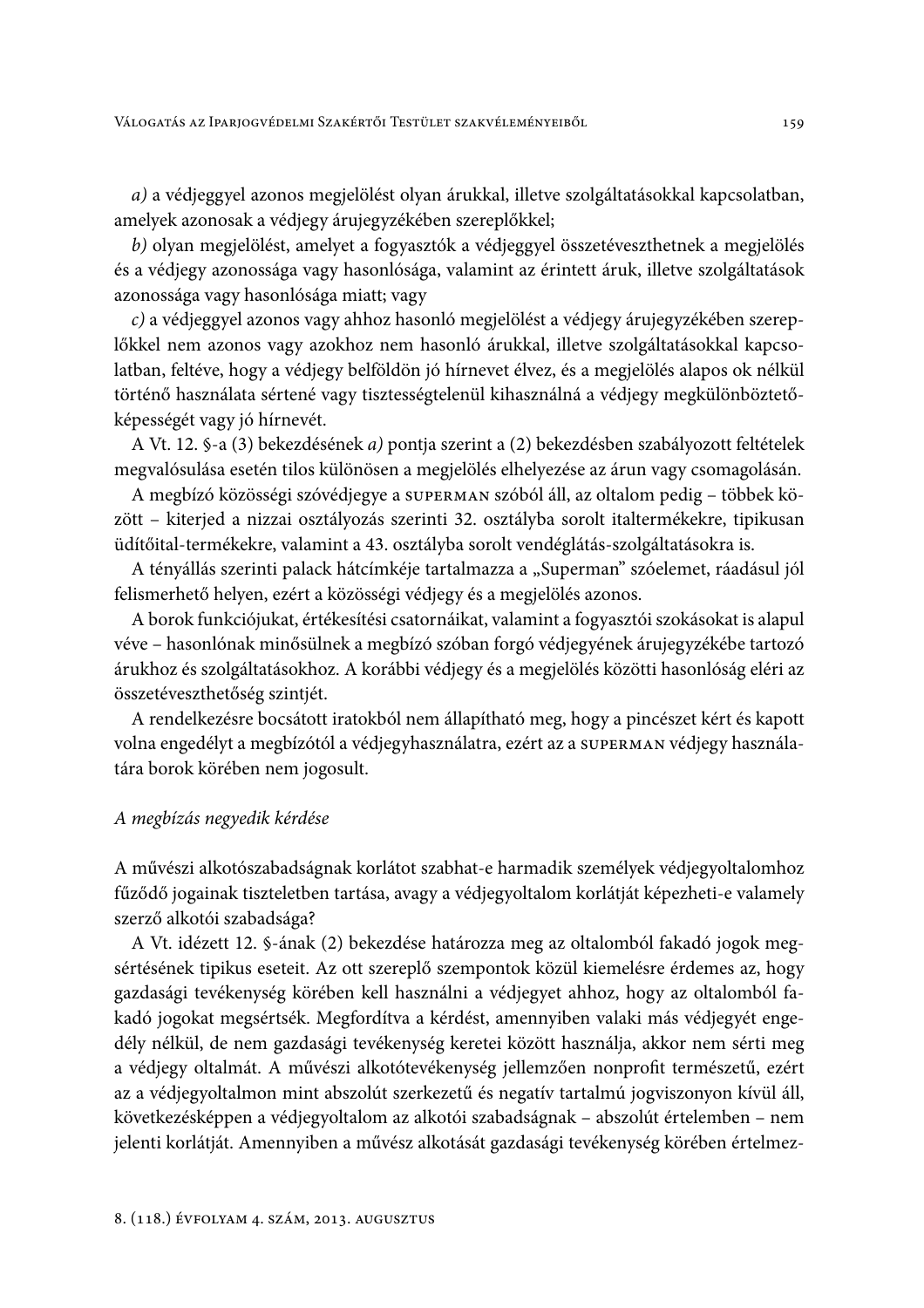hető módon kívánja hasznosítani, például azzal, hogy egy tömegesen előforduló terméken engedi feltüntetni, abban az esetben a védjegyoltalom megsértése valósulhat meg.

A védjegyoltalom korlátait a Vt. 15. §-ában foglalt szabályok rögzítik. Ezek között a művészi tevékenység explicit módon nem szerepel. Ellenben a fentiekben kifejtett logika alapján látható, hogy nem a művészi tevékenység a meghatározó momentum, hanem az, hogy a védjegyet gazdasági tevékenység körében használják-e, vagy azon kívül.

### A megbízás ötödik kérdése

Helytálló-e az a vélemény, hogy a "Superman karakternek" a festőművész által – a védjegyjogosult engedélye nélkül – történő felhasználása jogszerű, a művészi alkotószabadság és önkifejezés eszköze, és a festőművész jogosult a festményről készült reprintet harmadik személy részére ellenérték fejében értékesíteni attól függetlenül, hogy az alkoholos italokon történő felhasználás nem tartozik a képzőművészeti alkotások tipikus felhasználási formái közé?

Ahogy azt a szakértői testület a 4. kérdésre adott válaszában részletesen kifejtette, a védjegynek a festőművész által történő felhasználása abban az esetben jogszerű, ha az kívül esik a gazdasági tevékenység körén. Ugyanakkor ha a műalkotás – jól felismerhetően – más oltalom alatt álló védjegyét tartalmazza, és a művét a szerző hasznosítani kívánja, az a szerzői jogaitól függetlenül a védjegyoltalom megsértését eredményezheti.

A testület kizárólag iparjogvédelmi jogvitás ügyekben adhat szakvéleményt. A 270/2002. (XII. 20.) Korm. rendelet 1. §-ának (2) bekezdése szerint e rendelet alkalmazásában iparjogvédelmi jogvitás ügy

a) a szabadalmi oltalom, a növényfajta-oltalom, a használatiminta-oltalom, a formatervezésiminta-oltalom, a topográfiaoltalom, a védjegyoltalom és a földrajzi árujelzők oltalma;

b) a Polgári Törvénykönyv által védett és külön jogszabályok hatálya alá nem tartozó, társadalmilag széles körben felhasználható és közkinccsé nem vált szellemi alkotásokat megillető védelem;

c) a személyeket a vagyoni értékű gazdasági, műszaki és szervezési ismereteik és tapasztalataik (know-how) tekintetében megillető védelem, valamint

 $d$ ) az a)-c) pontban említett szellemi alkotások, ismeretek és tapasztalatok tekintetében a tisztességtelen versennyel és a fogyasztói döntések tisztességtelen befolyásolásával szemben a tisztességtelen piaci magatartás és a versenykorlátozás tilalmáról szóló törvény rendelkezéseiben biztosított védelem alapján fennálló jogok érvényesítésével összefüggő bármely jogvita.

A fentiek alapján az ötödik kérdés szerzői jogot érintő részeire az Iparjogvédelmi Szakértői Testület hatáskör hiányában nem adhat választ.